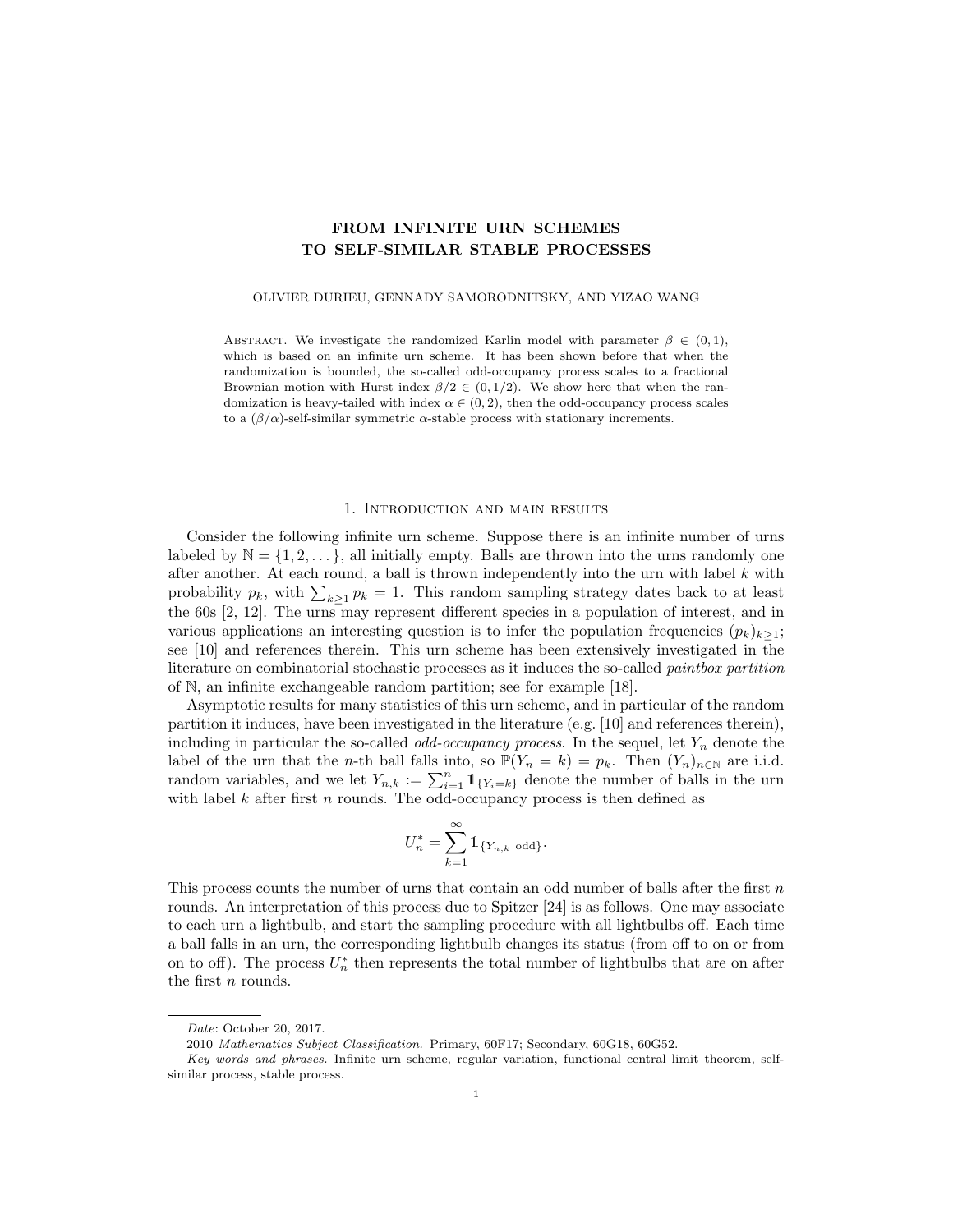Karlin [12] proposed and investigated the aforementioned model under the following assumptions on  $(p_k)_{k\geq 1}$ :  $p_k$  is decreasing in k and

(1) 
$$
\max\{k \ge 1 \mid p_k \ge 1/t\} = t^{\beta}L(t), \quad t \ge 0, \text{ for some } \beta \in (0,1),
$$

where  $L$  is a slowly varying function at infinity. Among many results, Karlin proved that

$$
\frac{U_n^* - \mathbb{E}U_n^*}{\sigma_n} \Rightarrow \mathcal{N}(0, 1)
$$

as  $n \to \infty$  with  $\sigma_n = 2^{\beta - 1} (\Gamma(1 - \beta)n^{\beta} L(n))^{1/2}$ . Here and in the sequel  $\Rightarrow$  denotes weak convergence and  $\mathcal{N}(0, 1)$  stands for the standard normal distribution.

We are interested in the *randomized version* of the odd-occupancy process, defined as

(2) 
$$
U_n = \sum_{k=1}^{\infty} \varepsilon_k \mathbb{1}_{\{Y_{n,k} \text{ odd}\}},
$$

where  $(\varepsilon_k)_{k\in\mathbb{N}}$  are i.i.d. symmetric random variables independent of  $(Y_n)_{n\in\mathbb{N}}$ . This randomization was recently introduced in [7], and it was shown in Corollary 2.8 therein that with  $(\varepsilon_k)_{k\in\mathbb{N}}$  being a sequence of independent Rademacher ( $\pm 1$ -valued and symmetric) random variables, with the same normalization  $\sigma_n$ ,

(3) 
$$
\left(\frac{U_{\lfloor nt \rfloor}}{\sigma_n}\right)_{t \in [0,1]} \Rightarrow 2^{-\beta/2} \left(\mathbb{B}_t^{\beta/2}\right)_{t \in [0,1]}
$$

in  $D([0,1])$ , where  $\mathbb{B}^H$  is a standard fractional Brownian motion with Hurst index  $H \in (0,1)$ , a centered Gaussian process with covariance function

$$
Cov(\mathbb{B}_{s}^{H}, \mathbb{B}_{t}^{H}) = \frac{1}{2} (s^{2H} + t^{2H} - |t - s|^{2H}), \quad s, t \ge 0.
$$

The following aspect of the randomization and the resulting functional central limit theorem is particularly interesting. For an arbitrary symmetric distribution of  $\varepsilon_1$ , the randomized odd-occupancy process  $U_n$  is the partial-sum process for a stationary sequence,

(4) 
$$
U_n = X_1 + \dots + X_n \quad \text{with} \quad X_i = -\varepsilon_{Y_i} (-1)^{Y_i, Y_i}, \quad i \in \mathbb{N}, n \in \mathbb{N}.
$$

Therefore, the infinite urn scheme provides a specific way to generate a stationary sequence of random variables whose marginal distribution is the given symmetric law, and whose partial-sum process is the randomized odd-occupancy process. Moreover, at least for the Rademacher marginal distribution, this stationary sequence  $(X_n)_{n\geq 1}$  exhibits, in view of the limiting result (3), anomalous behavior. Namely, the normalization  $\sigma_n$  has an order of the miniting result (5), anomalous behavior. Namely, the normalization  $v_n$  has an order or<br>magnitude different from the "usual"  $\sqrt{n}$  normalization needed for partial sums of i.i.d. random variables with the same marginal distribution. Such a behavior indicates long-range dependence in the stationary sequence  $[4, 16, 22]$ . The long-range dependence in this case is due to the underlying random partition. In particular, the covariance function of  $X$  is determined by the law of the random partition.

In this paper, we are interested in the randomized odd-occupancy process when  $\varepsilon_1$  has a heavy-tailed distribution. Specifically, we will assume that  $\varepsilon_1$  has infinite variance and, even more specifically, is in the domain of attraction of a non-Gaussian stable law. The stationary-process representation (4) is, clearly, still valid. However, in a functional central limit theorem one expects now a symmetric stable process that is self-similar with stationary increments (we abbreviate the latter two properties as the sssi property). The only sssi Gaussian process is the fractional Brownian motion; however there are many different sssi symmetric stable processes, which often arise in limit theorems for the partial sums of stationary sequences with long-range dependence, [17, 22, 23]. While many sssi stable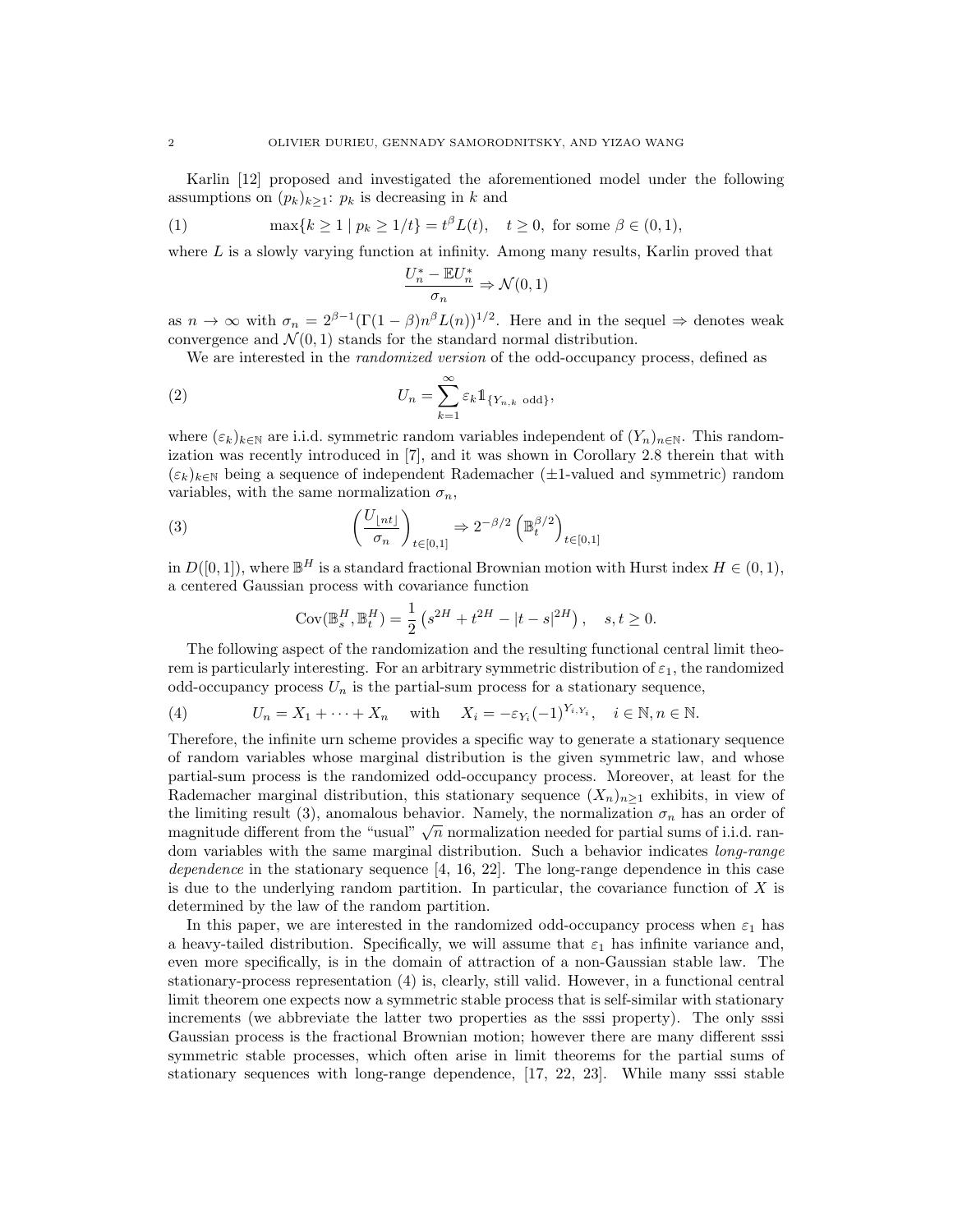processes have been well investigated in the literature, new processes in this family are still being discovered [15]. One way to classify different sssi stable processes is via the flow representation, introduced by Rosiński  $[20]$  and developed by Samorodnitsky  $[21]$ , of the corresponding increment processes which is, by necessity, stationary. Certain ergodictheoretical properties of these flows are invariants for each stationary stable process, and processes corresponding to different types of flows, namely positive, conservative null and dissipative, have drastically different properties.

The main result of this paper is to show that for the Karlin model with a heavy-tailed randomization, the scaling limit of the randomized odd-occupancy process is a new selfsimilar symmetric stable process with stationary increments. We continue to assume that  $(\varepsilon_k)$  are i.i.d. and symmetric. For simplicity we will also assume that they are in the normal domain of attraction of a symmetric stable law. That is, for some  $\alpha \in (0, 2)$ ,

(5) 
$$
\lim_{x \to \infty} \frac{\mathbb{P}(|\varepsilon_1| > x)}{x^{-\alpha}} = C_{\varepsilon} \in (0, \infty).
$$

We will define the limiting sssi symmetric  $\alpha$ -stable (S $\alpha$ S) process in terms of stochastic integrals with respect to an SaS random measure as follows. Let  $(\Omega', \mathcal{F}', \mathbb{P}')$  be a probability space and  $N'$  a standard Poisson process defined on this space. Let  $\mathcal{M}_{\alpha,\beta}$  be a S $\alpha$ S random measure on  $\mathbb{R}_+ \times \Omega'$  with control measure  $\beta r^{-\beta-1} dr \mathbb{P}'(d\omega')$ ; we refer the reader to [23] for detailed information on SαS random measures and stochastic integrals with respect to these measures. The random measure  $\mathcal{M}_{\alpha,\beta}$  is itself defined on a probability space  $(\Omega,\mathcal{F},\mathbb{P}),$ the same probability space on which the limiting process  $\mathbb{U}^{\alpha,\beta}$  will be defined. This is accomplished by setting

(6) 
$$
\mathbb{U}^{\alpha,\beta}_t := \int_{\mathbb{R}_+ \times \Omega'} \mathbb{1}_{\{N'(tr)(\omega') \text{ odd}\}} \mathcal{M}_{\alpha,\beta}(dr,d\omega'), \quad t \geq 0.
$$

The process  $\mathbb{U}^{\alpha,\beta}$  is, to the best of our knowledge, a new class of sssi SaS processes, with self-similarity index  $\beta/\alpha$ . In particular, we shall show that its increment process is driven by a positive flow [20, 21]. The following is the main result of the paper; we use the notation  $\stackrel{f.d.d.}{\rightarrow}$  for convergence in finite-dimensional distributions.

**Theorem 1.** Under the assumptions (1) and (5), with  $b_n = (n^{\beta}L(n))^{1/\alpha}$ ,

$$
\left(\frac{U_{\lfloor nt\rfloor}}{b_n}\right)_{t\in [0,1]} \stackrel{f.d.d.}\to \sigma_{\varepsilon}\left(\mathbb{U}^{\alpha,\beta}_t\right)_{t\in [0,1]},
$$

where  $\sigma_{\varepsilon}^{\alpha} = C_{\varepsilon} \int_0^{\infty} x^{-\alpha} \sin x \, dx$ . If, in addition,  $\alpha \in (0,1)$ , then convergence in distribution in the Skorohod  $J_1$  topology on  $D([0,1])$  also holds.

We will prove this theorem by first conditioning on the urn sampling sequence  $(Y_n)_{n\geq 1}$ . It turns out that the characteristic function of finite-dimensional distributions of  $U$  can be expressed in terms of certain statistics of that sequence. The same idea can be used in the case of a bounded  $\varepsilon_1$  (although the proof in [7] was different and actually more involved as the results are stronger; see also [8] for the same idea applied to a generalization of Karlin model). Indeed, in this case the limit process is Gaussian, so one addresses the convergence of the covariance function by essentially examining the joint even/oddoccupancies at two different time points. In the present case the limit is a stable process and, hence, no longer characterized by bivariate distributions. Therefore, as an intermediate step, we have to examine the joint even/odd-occupancies at multiple time points  $(n_1, \ldots, n_d)$ .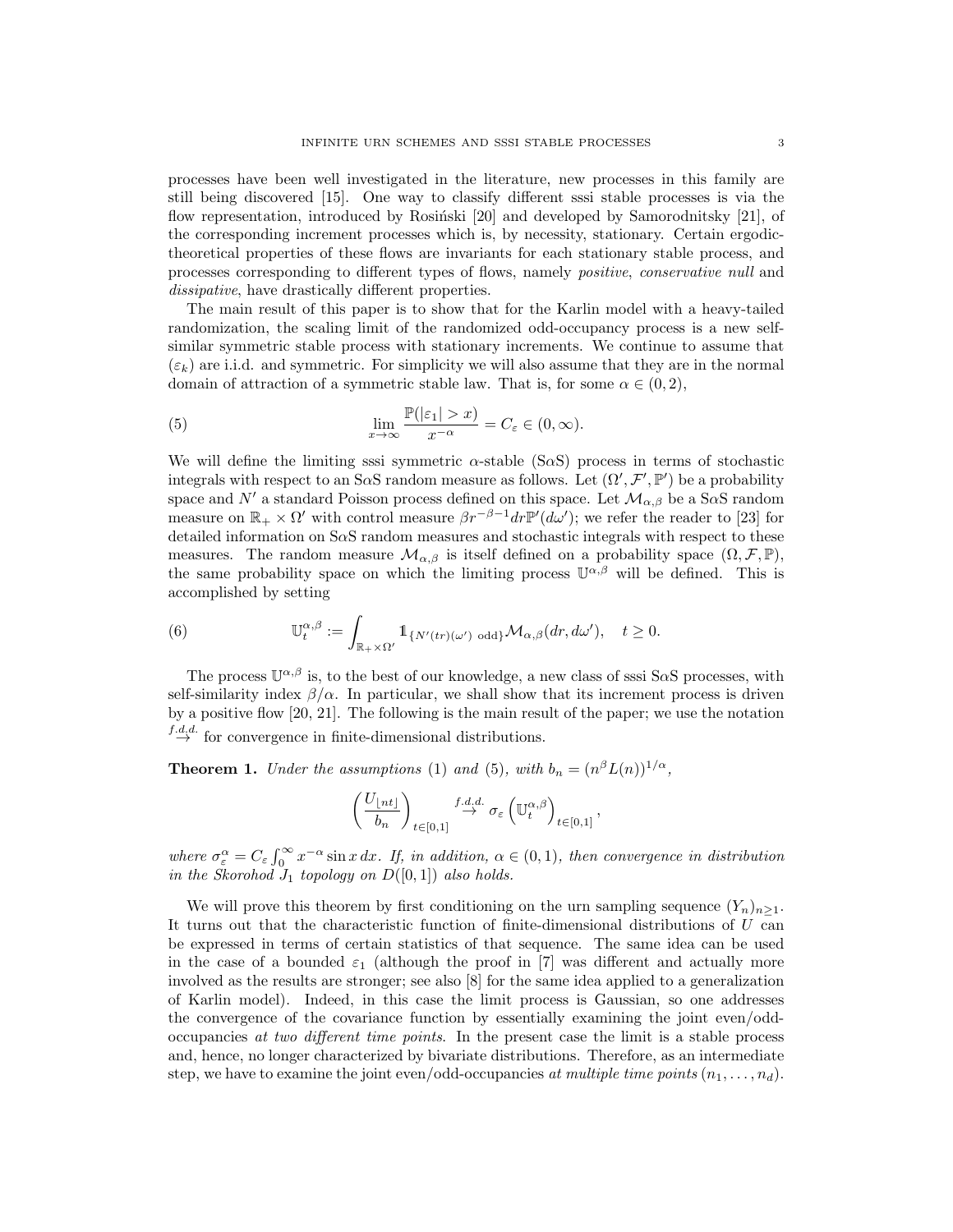For this purpose we investigate the following multiparameter process

$$
M^{\delta_1,...,\delta_d}_{n_1,...,n_d} = \sum_{k \ge 1} 1\!\!1_{\left\{Y_{n_1,k} = \delta_1 \mod 2,...,Y_{n_d,k} = \delta_d \mod 2\right\}},
$$

with  $n_1, \ldots, n_d \in \mathbb{N}_0 = \{0\} \cup \mathbb{N}$  and  $(\delta_1, \ldots, \delta_d) \in \{0, 1\}^d \setminus \{(0, \ldots, 0)\}.$  We refer to this process as the multiparameter even/odd-occupancy process. A weak law of large numbers for the process  $M$  will turn out to be sufficient to prove the first part of Theorem 1. However, we will establish a functional central limit theorem for the multiparameter even/odd-occupancy process (Theorem 2 below). The limit in that result can be viewed as a multiparameter generalization of the bi-fractional Brownian motion [11] and, hence, is of interest on its own.

The paper is organized as follows. Section 2 reviews the background on flow representation of stationary stable processes and shows that the increment process of  $\mathbb{U}^{\alpha,\beta}$  is driven by a positive flow. Section 3 establishes limit theorems for the multiparameter odd-occupancy process M. Section 4 presents the proof of main result.

## 2. A new class of self-similar stable processes with stationary increments

We start by verifying the self-similarity of the process  $\mathbb{U}^{\alpha,\beta}$  introduced in (6). It will also follow from Theorem 1 and the Lamperti theorem (see e.g. [22]), but a direct argument is simple.

**Proposition 1.** The process  $\mathbb{U}^{\alpha,\beta}$  is  $(\beta/\alpha)$ -self-similar. That is,

$$
\left(\mathbb{U}_{\lambda t}^{\alpha,\beta}\right)_{t\geq 0} \stackrel{f.d.d.}{=} \lambda^{\beta/\alpha} \left(\mathbb{U}_{t}^{\alpha,\beta}\right)_{t\geq 0} \quad \text{for all } \lambda > 0.
$$

*Proof.* Fix  $\lambda > 0$ . For any  $d \in \mathbb{N}, t_1, \ldots, t_d \geq 0, a_1, \ldots, a_d \in \mathbb{R}$ ,

$$
\mathbb{E} \exp\left(i\sum_{k=1}^{d} a_k \mathbb{U}_{\lambda t_k}^{\alpha,\beta}\right) = \exp\left(-\int_0^\infty \int_{\Omega'} \left|\sum_{k=1}^{d} a_k \mathbb{1}_{\{N'(\lambda t_k r)(\omega')\text{ odd}\}}\right|^\alpha \mathbb{P}'(d\omega')\beta r^{-\beta-1} dr\right)
$$

$$
= \exp\left(-\int_0^\infty \int_{\Omega'} \lambda^\beta \left|\sum_{k=1}^{d} a_k \mathbb{1}_{\{N'(t_k r)(\omega')\text{ odd}\}}\right|^\alpha \mathbb{P}'(d\omega')\beta r^{-\beta-1} dr\right)
$$

$$
= \mathbb{E} \exp\left(-i\sum_{k=1}^{d} a_k \lambda^{\beta/\alpha} \mathbb{U}_{t_k}^{\alpha,\beta}\right),
$$
as required.

We now consider the increment process of  $\mathbb{U}^{\alpha,\beta}$ . We will see that the increment process is stationary (which, of course, will follow from Theorem 1 as well). More importantly, we will classify the flow structure of this process in the spirit of Rosingki  $[20]$  and Samorodnitsky [21]. We start with a background on the flow structure of stationary SαS processes. It was shown by Rosiński [20] that, given a stationary S $\alpha$ S process  $X = (X_t)_{t \in \mathbb{R}}$  there exist a measurable space  $(S, \mathcal{S}, \mu)$ , a non-singular flow  $(T_t)_{t \in \mathbb{R}}$  on it, and a function  $f \in L^{\alpha}(S, \mu)$ , such that

(7) 
$$
(X_t)_{t \in \mathbb{R}} \stackrel{f.d.d.}{=} \left( \int_S c_t(s) f \circ T_t(s) \left( \frac{d\mu \circ T_t}{d\mu}(s) \right)^{1/\alpha} \mathcal{M}_\alpha(ds) \right)_{t \in \mathbb{R}},
$$

where  $\mathcal{M}_\alpha$  is an S $\alpha$ S random measure on  $(S, \mathcal{S})$  with control measure  $\mu$ , and  $(c_t)_{t \in \mathbb{R}}$  is a  $\pm 1$ -valued cocycle with respect to  $(T_t)_{t \in \mathbb{R}}$ . Recall that a non-singular flow  $(T_t)_{t \in \mathbb{R}}$  is a group of measurable maps from S onto S such that for all  $t \in \mathbb{R}$  the measure  $\mu \circ T$  is equivalent to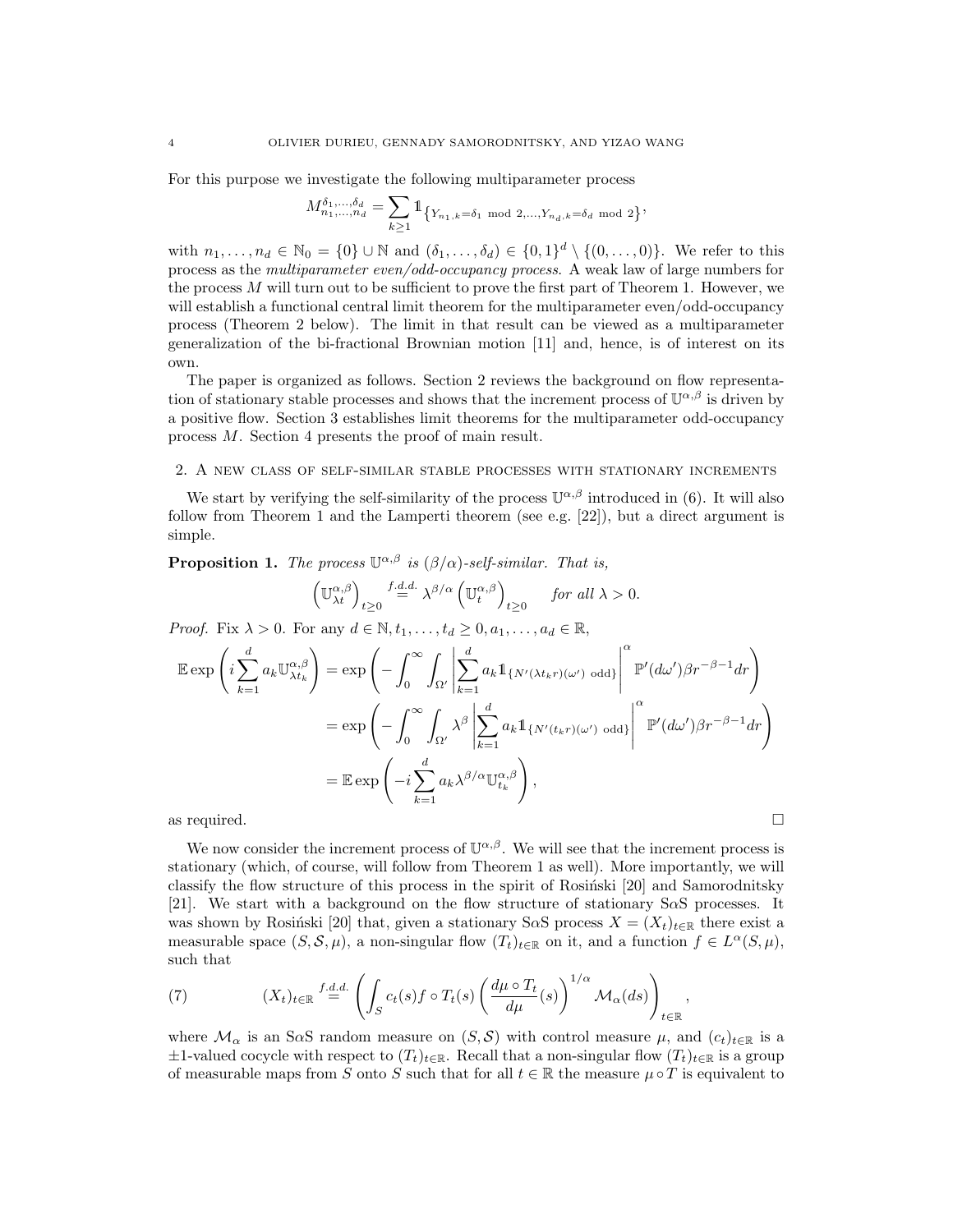$\mu$ . A cocycle  $(c_t)_{t\in\mathbb{R}}$  is a family of measurable functions on  $(S, \mathcal{S})$  such that for all  $t_1, t_2 \in \mathbb{R}$ ,  $c_{t_1+t_2}(s) = c_{t_1}(s)c_{t_2} \circ T_{t_1}(s)$   $\mu$ -almost everywhere. See Krengel [13] and Aaronson [1] for more information. In particular, T induces a unique decomposition of  $(S, \mathcal{S})$  modulo  $\mu$ ,

$$
S = P \cup CN \cup D,
$$

where  $P, CN, D$  are disjoint T-invariant measurable subsets of S and, restricted to each subset (if non-empty), T is positive, conservative null and dissipative, respectively. This decomposition generates a unique in law decomposition of the process  $X$  in (7) into a sum of 3 independent stationary S $\alpha$ S processes,  $X = X^P + X^{CN} + X^D$ , where  $X^P$  corresponds to a positive flow,  $X^{CN}$  corresponds to a conservative null flow, and  $X^{D}$  corresponds to a dissipative flow, with one or two of the components, possibly, vanishing. In fact, one can define all 3 processes as in  $(7)$ , but integrating over  $P, CN, D$  correspondingly. It is known that  $X^P$  is non-ergodic,  $X^D$  is mixing, while  $X^{CN}$  is ergodic, and can be either mixing or non-mixing; see [20–22]. The processes generated by a dissipative flow have necessarily a mixed moving-average representation. The least understood family of processes are those generated by a conservative null flow.

We will show that the increment process of  $\mathbb{U}^{\alpha,\beta}$  is generated by a positive flow. In fact, a stationary S $\alpha$ S process X is generated by positive flow if and only if it can be represented as in  $(7)$ , where now the control measure  $\mu$  is a probability measure invariant under action of the operators  $(T_t)_{t\in\mathbb{R}}$  (so that the factor  $(d\mu \circ T_t/d\mu)^{1/\alpha}$  disappears); see [21, Remark 2.6].

For this purpose, we first present a natural extension of  $\mathbb{U}^{\alpha,\beta}$  to a stochastic process indexed by  $t \in \mathbb{R}$ . We may and will assume that  $\Omega'$  is the space of Radon measures on R equipped with the Borel  $\sigma$ -field corresponding to the topology of vague convergence,  $\mathbb{P}'$  is the law of the unit rate Poisson point process on R and

$$
N'(t)(\omega') := \begin{cases} \omega'([0,t]) & t \ge 0\\ \omega'([t,0)) & t < 0. \end{cases}
$$

In this way, we now define

$$
\mathbb{U}_{t}^{\alpha,\beta}:=\int_{\mathbb{R}_{+}\times\Omega'}\mathbb{1}_{\{N'(tr)(\omega')\text{ odd}\}}\mathcal{M}_{\alpha,\beta}(dr,d\omega'),\ t\in\mathbb{R}.
$$

This definition extends (6).

**Proposition 2.** The increment process of  $\mathbb{U}^{\alpha,\beta}$  defined as

(8) 
$$
X_t := \mathbb{U}^{\alpha,\beta}(t+1) - \mathbb{U}^{\alpha,\beta}(t), \ t \in \mathbb{R},
$$

is stationary and driven by a positive flow.

*Proof.* Let  $m_\beta$  denote the measure  $\beta r^{-\beta-1}dr$  on  $\mathbb{R}_+$ . It follows from the stochastic integral representation of  $\mathbb{U}^{\alpha,\beta}$  that,

$$
(9) \quad (X_t)_{t\in\mathbb{R}} \stackrel{f.d.d.}{=} \left( \int_{\mathbb{R}_+\times\Omega'} \left(1_{\{N'((t+1)r)(\omega')\text{ odd}\}} - 1_{\{N'(tr)(\omega')\text{ odd}\}}\right) \mathcal{M}_{\alpha,\beta}(dr,d\omega') \right)_{t\in\mathbb{R}},
$$

where  $\mathcal{M}_{\alpha,\beta}$  is the SaS random measure described above.

Let  $\theta_t$  be the standard left shift on the space of Radon measures on R,  $t \in \mathbb{R}$ , and define a group of measurable operators on  $\mathbb{R}_+ \times \Omega'$  by

$$
T_t(r,\omega') := (r,\theta_{tr}(\omega')), \ t \in \mathbb{R}.
$$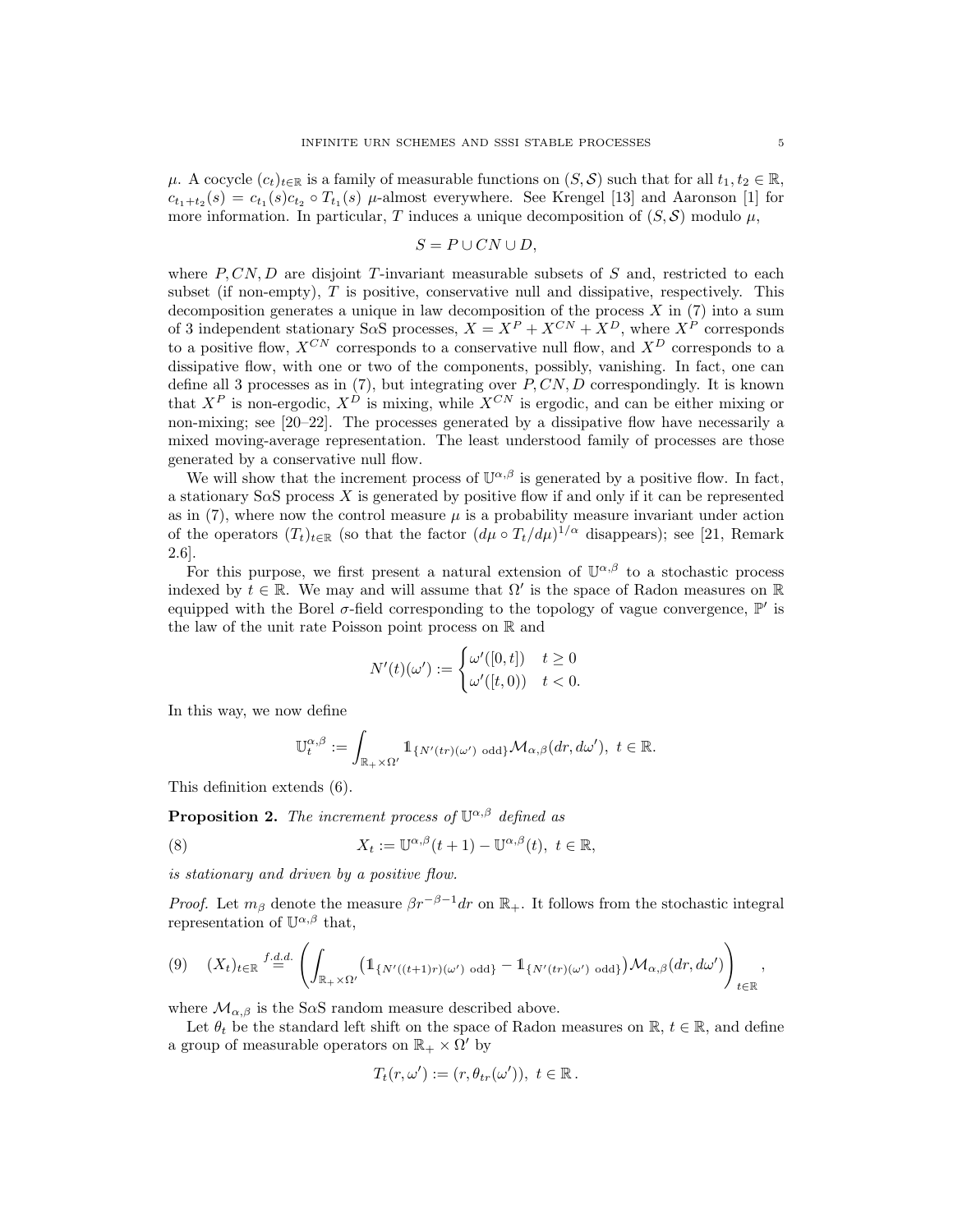If  $\nu$  is a probability measure on  $\mathbb{R}_+$  equivalent to  $m_\beta$  then the probability measure  $\mu = \nu \times \mathbb{P}'$ on  $\mathbb{R}_+ \times \Omega'$  is preserved by the operators  $(T_t)_{t \in \mathbb{R}}$ . Denote  $h = dm_\beta/d\nu$  and define

$$
f(r,\omega') = h(r)^{1/\alpha} 1\!\!1_{\{N'(r)(\omega')\text{ odd}\}},
$$

and

$$
c_t(r,\omega')=\mathbb{1}_{\{N'(tr)(\omega')\text{ even}\}}-\mathbb{1}_{\{N'(tr)(\omega')\text{ odd}\}}, (r,\omega')\in\mathbb{R}_+\times\Omega'.
$$

If  $\mathcal{M}_{\alpha}$  is an S $\alpha$ S random measure on  $\mathbb{R}_{+}\times \Omega'$  with control measure  $\mu$ , then, in law, (9) is the same as

$$
(X_t)_{t\in\mathbb{R}} \stackrel{f.d.d.}{=} \left( \int_{\mathbb{R}_+\times\Omega'} c_t(r,\omega')f \circ T_t(r,\omega') \mathcal{M}_\alpha(dr,d\omega') \right)_{t\in\mathbb{R}}.
$$

Since  $(c_t)_{t\in\mathbb{R}}$  is, clearly, a ±1-valued cocycle, this will establish both stationarity of the increment process and the fact that it is driven by a positive flow once we check that the function  $f \in L^{\alpha}(\mu)$ . However,

$$
\int |f|^{\alpha} d\mu = \int 1_{\{N'(r)(\omega') \text{ odd}\}} m_{\beta}(dr) \mathbb{P}'(d\omega')
$$
  
= 
$$
\int_0^{\infty} \beta r^{-\beta - 1} \mathbb{P}'(N'(r) \text{ odd}) dr
$$
  
= 
$$
\int_0^{\infty} \beta r^{-\beta - 1} \frac{1}{2} (1 - e^{-2r}) dr = \Gamma(1 - \beta) 2^{\beta - 1} < \infty.
$$

## 3. The multiparameter odd-occupancy process

Throughout, for  $d \in \mathbb{N}$ ,  $\mathbf{t} = (t_1, \ldots, t_d) \in [0, 1]^d$ , we write

(10) 
$$
\lfloor nt \rfloor = (\lfloor nt_1 \rfloor, \ldots, \lfloor nt_d \rfloor) = (n_1, \ldots, n_d)
$$

and denote

$$
\Lambda_d = \{0,1\}^d \setminus \{(0,\ldots,0)\}.
$$

Let  $\delta \in \Lambda_d$  and consider the multiparameter odd-occupancy process

$$
M_{\lfloor nt \rfloor}^{\delta} := \sum_{k=1}^{\infty} \prod_{j=1}^{d} 1_{\{Y_{n_j,k} = \delta_j \mod 2\}}, \quad n \in \mathbb{N}, t \in [0,1]^d.
$$

Let  $\mathbb{M}^{\delta} = (\mathbb{M}^{\delta}_t)_{t \in [0,1]^d}$  be a centered Gaussian random field with covariance function

$$
Cov(\mathbb{M}_{t}^{\delta}, \mathbb{M}_{s}^{\delta}) = \int_{0}^{\infty} Cov\left(\mathbb{1}_{\left\{\vec{N}(rt)=\delta \bmod 2\right\}}, \mathbb{1}_{\left\{\vec{N}(rs)=\delta \bmod 2\right\}}\right) \beta r^{-\beta-1} dr,
$$

where N is a standard Poisson process on  $\mathbb{R}_+$  and

(11) 
$$
\left\{\vec{N}(nt) = \delta \mod 2\right\} \equiv \left\{N(nt_j) = \delta_j \mod 2 \text{ for all } j = 1,\ldots,d\right\}.
$$

The next result is a limit theorem for  $M_{\lfloor nt \rfloor}^{\delta}$ . It uses the normalization  $d_n = b_n^{\alpha} = n^{\beta} L(n)$ , where  $b_n$  is as in Theorem 1. We use the new notation to emphasize the fact that the normalization in Theorem 2 does not depend on  $\alpha$ .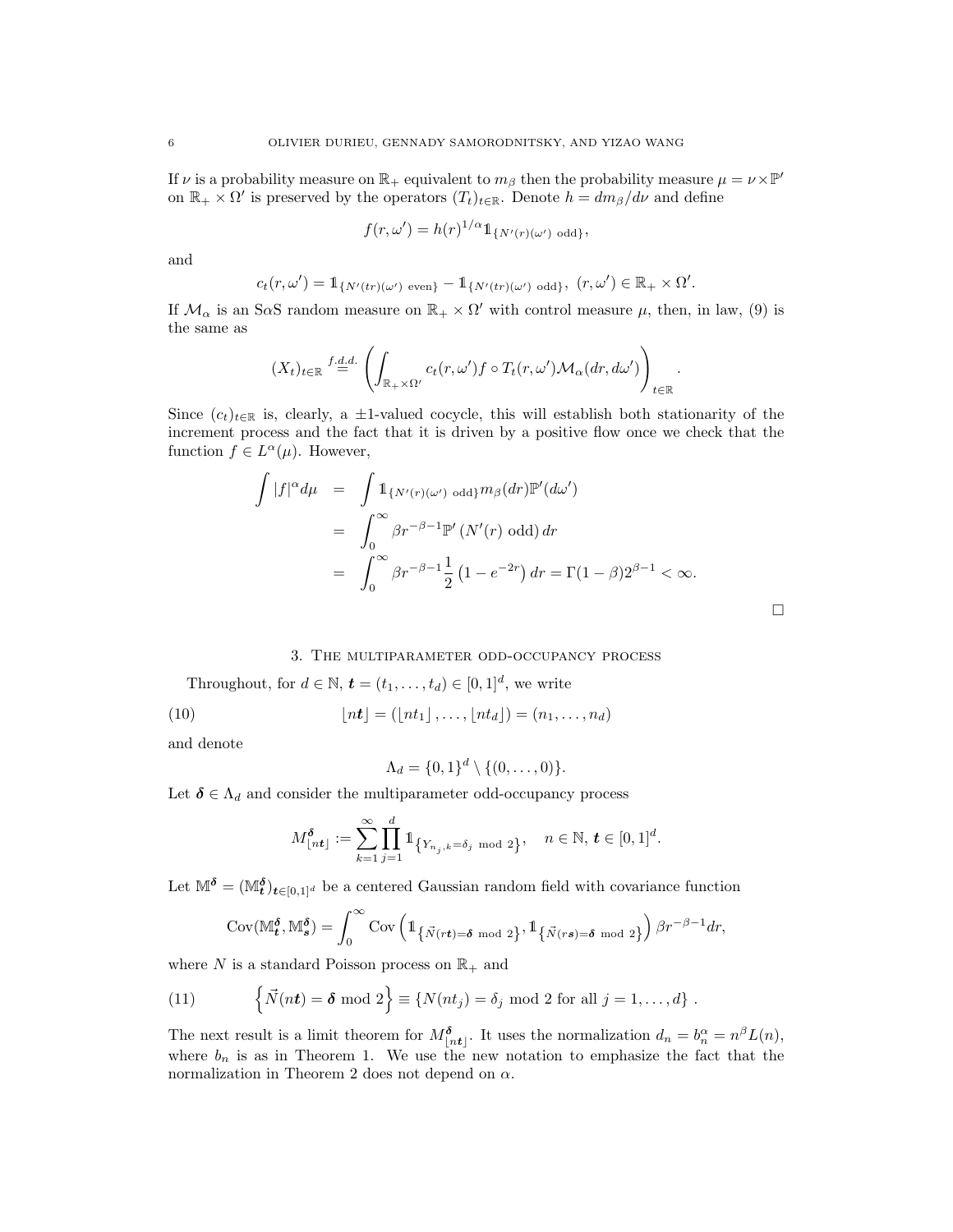**Theorem 2.** Under the assumption (1), for all  $d \in \mathbb{N}$ ,  $t \in [0,1]^d$ ,  $\delta \in \Lambda_d$ ,

$$
\lim_{n \to \infty} \frac{M_{\lfloor nt \rfloor}^{\delta}}{d_n} = m_t^{\delta}
$$

in probability, where

(12) 
$$
m_{\mathbf{t}}^{\delta} := \lim_{n \to \infty} \frac{\mathbb{E}M_{\lfloor nt \rfloor}^{\delta}}{d_n} = \int_{0}^{\infty} \mathbb{P}\left(\vec{N}(rt) = \delta \mod 2\right) \beta r^{-\beta - 1} dr.
$$

Moreover,

$$
\left(\frac{M_{\lfloor nt\rfloor}^{\delta}-\mathbb{E} M_{\lfloor nt\rfloor}^{\delta}}{\sqrt{d_n}}\right)_{\boldsymbol{t}\in [0,1]^d}\Rightarrow \left(\mathbb{M}_{\boldsymbol{t}}^{\delta}\right)_{\boldsymbol{t}\in [0,1]^d}
$$

in  $D([0,1]^d)$  with respect to the J<sub>1</sub>-topology, and the limiting random field has a version with continuous sample paths.

Remark 1. For the weak convergence in Theorem 2 (and in Proposition 3 below), we shall prove that it holds with respect to any topology generated by a complete separable metric on  $D([0,1]^d)$  weaker than the uniform metric.

Only the first part of Theorem 2 is needed for Theorem 1. However, the Gaussian random field  $\mathbb{M}_{t}^{\delta}$  is of interest on its own. In fact, it was shown in [7, Theorem 2.3] that, when  $d = 1$ , the process  $M_n^1$  (which is simply the odd-occupancy process) satisfies the weak convergence in Theorem 2 with the limiting process  $\mathbb{M}^1$  being, up to a multiplicative constant, the bifractional Brownian motion [11, 14] with parameters  $H = 1/2, K = \beta$ . This is a centered Gaussian process with covariance function

$$
Cov(\mathbb{M}_t^1, \mathbb{M}_s^1) = \Gamma(1-\beta)2^{\beta-2} ((s+t)^{\beta} - |s-t|^{\beta}), \quad s, t \ge 0.
$$

Therefore, the limit obtained in Theorem 2 can be viewed as a random field generalization of the bi-fractional Brownian motion.

In order to analyze the multiparameter odd-occupancy process  $M_{\lfloor nt \rfloor}^{\delta}$ , we introduce a Poissonization of the underlying urn sampling sequence  $(Y_n)_{n\in\mathbb{N}}$ . Let N be a standard Poisson process independent of  $(Y_n)_{n\in\mathbb{N}}$  and  $(\varepsilon_n)_{n\in\mathbb{N}}$ . Set

$$
N_k(t) := \sum_{i=1}^{N(t)} 1\!\!1_{\{Y_i = k\}}, \quad k \in \mathbb{N}, t \ge 0.
$$

Clearly  $(N_k)_{k\in\mathbb{N}}$  are independent Poisson processes with respective parameters  $(p_k)_{k\in\mathbb{N}}$ . We use the notation  $\{\vec{N}_k(t) = \delta \text{ mod } 2\}$  whose meaning is analogous to (11), and the Poissonized version of the multiparameter odd-occupancy process is

$$
\widetilde{M}_{\boldsymbol{t}}^{\boldsymbol{\delta}}:=\sum_{k=1}^{\infty}\mathbb{1}_{\left\{\vec{N}_k(\boldsymbol{t})=\boldsymbol{\delta} \bmod 2\right\}}, \quad \boldsymbol{t} \in \mathbb{R}_+^d.
$$

**Lemma 1.** Under the assumption (1), for all  $d \in \mathbb{N}$ ,  $t \in [0,1]^d$ ,  $\delta \in \Lambda_d$ ,

(13) 
$$
\lim_{n \to \infty} \frac{\widetilde{M}_{nt}^{\delta}}{d_n} = m_t^{\delta} \quad in \ L^2.
$$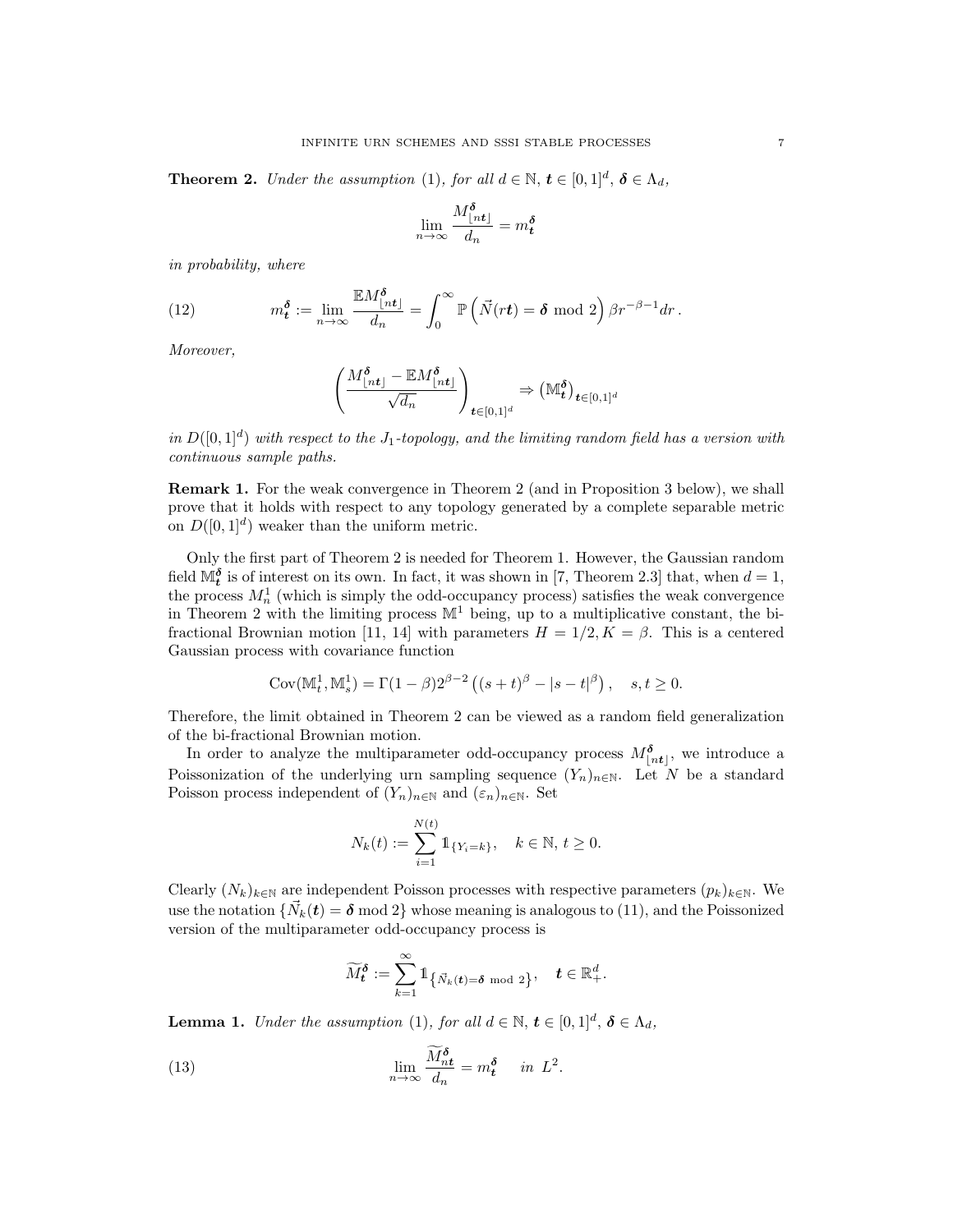*Proof.* Consider a Radon measure  $\nu$  on  $\mathbb{R}_+$  defined by  $\nu := \sum_{k=1}^{\infty} \delta_{1/p_k}$ . By the assumption (1), we have  $\nu(x) := \nu([0, x]) = x^{\beta} L(x)$ , for all  $x > 0$ . Observe that

$$
\mathbb{E}\widetilde{M}_{nt}^{\delta} = \sum_{k=1}^{\infty} \mathbb{E}1_{\left\{\vec{N}_{k}(nt)=\delta \mod 2\right\}} = \sum_{k=1}^{\infty} \mathbb{P}\left(\vec{N}(np_{k}t) = \delta \mod 2\right)
$$

$$
= \int_{0}^{\infty} \mathbb{P}\left(\vec{N}(nt/x) = \delta \mod 2\right) \nu(dx) = \int_{0}^{\infty} \varphi_{t}\left(\frac{n}{x}\right) \nu(dx)
$$

with  $\varphi_t(s) := \mathbb{P}(\vec{N}(st) = \delta \mod 2)$ . It is easy to see that  $\varphi_t$  is differentiable and vanishes at zero. Integrating by parts gives us

(14) 
$$
\int_0^\infty \varphi_t\left(\frac{n}{x}\right) \nu(dx) = \int_0^\infty \frac{1}{x^2} \varphi_t'\left(\frac{1}{x}\right) \nu(nx) dx.
$$

Assume, without loss of generality, that  $t_1 < \cdots < t_d$  and  $\delta_1 = 1$ . We have the following explicit expression for  $\varphi_t$ ,

$$
\varphi_t(s) = \mathbb{P}(N(st_1) \text{ odd}) \prod_{k=2}^d \mathbb{P}(N(s(t_k - t_{k-1})) = |\delta_k - \delta_{k-1}| \text{ mod } 2)
$$

$$
= \frac{1 - e^{-2st_1}}{2^d} \prod_{k=2}^d \left[1 + (-1)^{|\delta_k - \delta_{k-1}|} e^{-2s(t_k - t_{k+1})}\right],
$$

from which we can easily deduce that for  $t$  fixed,  $\varphi'_t(s)$  is bounded and there exist  $T > 0$ and  $C > 0$  such that  $|\varphi_t'(s)| \leq Ce^{-sT}$  for all  $s > 0$ . A standard argument using the Potter bounds ([22, Corollary 10.5.8]) tells us that

$$
\lim_{n \to \infty} \frac{1}{\nu(n)} \int_0^\infty \varphi_t \left(\frac{n}{x}\right) \nu(dx) = \int_0^\infty \frac{1}{x^2} \varphi_t' \left(\frac{1}{x}\right) \lim_{n \to \infty} \frac{\nu(nx)}{\nu(n)} dx
$$

$$
= \int_0^\infty \varphi_t' \left(\frac{1}{x}\right) x^{\beta - 2} dx = \int_0^\infty \varphi_t \left(\frac{1}{x}\right) \beta x^{\beta - 1} dx
$$

$$
= \int_0^\infty \mathbb{P}\left(\vec{N}\left(tr\right) = \delta \text{ mod } 2\right) \beta r^{-\beta - 1} dr.
$$

Since

$$
\text{Var}(\widetilde{M}^{\delta}_{nt}) = \sum_{k=1}^{\infty} \text{Var}\left(\mathbb{1}_{\left\{\vec{N}_{k}(nt)=\delta \bmod 2\right\}}\right) \leq \sum_{k=1}^{\infty} \mathbb{P}\left(\vec{N}_{k}(nt)=\delta \bmod 2\right) = \mathbb{E} \widetilde{M}^{\delta}_{nt},
$$

the  $L^2$  convergence follows.

**Proposition 3.** Under the assumption (1), for all  $d \in \mathbb{N}$ ,  $\delta \in \Lambda_d$ ,

$$
\left(\frac{\widetilde{M}^{\boldsymbol{\delta}}_{nt} - \mathbb{E} \widetilde{M}^{\boldsymbol{\delta}}_{nt}}{\sqrt{d_n}}\right)_{t \in [0,1]^d} \Rightarrow \left(\mathbb{M}^{\boldsymbol{\delta}}_t\right)_{t \in [0,1]^d}
$$

in  $D([0,1]^d)$  with respect to the J<sub>1</sub>-topology, and the limiting random field has a version with continuous sample paths.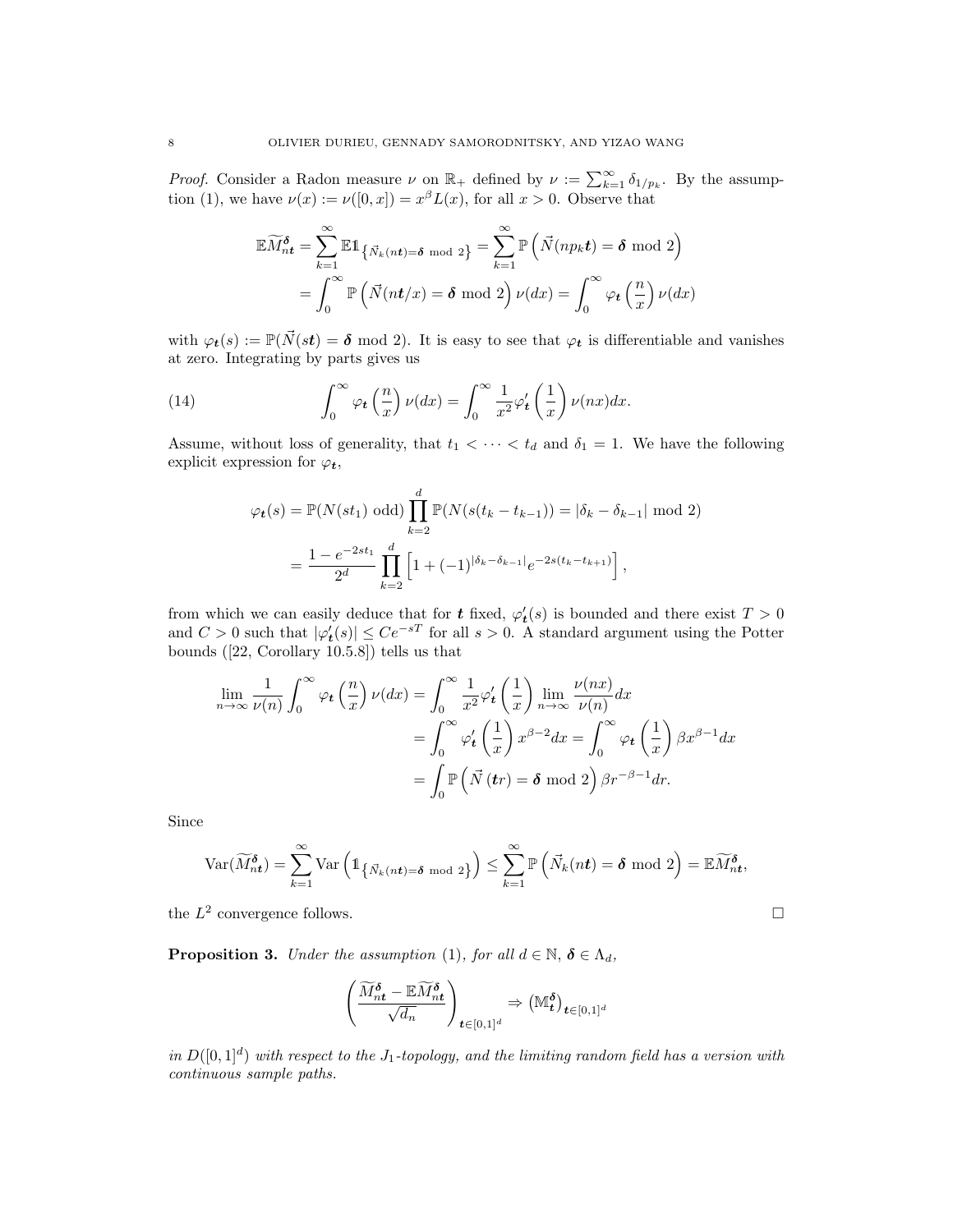*Proof.* We continue to use the notation in the proof of Lemma 1. For  $s, t \in [0, 1]^d$ ,

$$
\begin{split} \text{Cov}(\widetilde{M}^{\pmb{\delta}}_{n\pmb{t}},\widetilde{M}^{\pmb{\delta}}_{n\pmb{s}}) &= \sum_{k=1}^{\infty} \text{Cov}\left(\mathbb{1}_{\left\{\vec{N}_k(n\pmb{t})=\pmb{\delta} \bmod 2\right\}},\mathbb{1}_{\left\{\vec{N}_k(n\pmb{s})=\pmb{\delta} \bmod 2\right\}}\right) \\ &= \int_0^{\infty} \text{Cov}\left(\mathbb{1}_{\left\{\vec{N}(n\pmb{t}/x)=\pmb{\delta} \bmod 2\right\}},\mathbb{1}_{\left\{\vec{N}(n\pmb{s}/x)=\pmb{\delta} \bmod 2\right\}}\right) \nu(dx). \end{split}
$$

Since  $d_n = \nu(n)$ , we can use the same argument as in the proof of Lemma 1 to show that

$$
\lim_{n \to \infty} \frac{\text{Cov}(\widetilde{M}_{nt}^{\delta}, \widetilde{M}_{ns}^{\delta})}{d_n} = \int_0^{\infty} \text{Cov} \left( 1_{\{\vec{N}(rt) = \delta \mod 2\}}, 1_{\{\vec{N}(rs) = \delta \mod 2\}} \right) \beta r^{-\beta - 1} dr
$$

$$
= \text{Cov}(\mathbb{M}_{t}^{\delta}, \mathbb{M}_{s}^{\delta}).
$$

Write

$$
\overline{M}_{nt}^{\delta} = \widetilde{M}_{nt}^{\delta} - \mathbb{E} \widetilde{M}_{nt}^{\delta}.
$$

For each  $n, \overline{M}_n^{\boldsymbol{\delta}}$ For each n,  $M_{nt}^{\sigma}$  is the sum of independent random variables that are centered and uniformly bounded (by 2). Further,  $\sqrt{d_n} \to \infty$  as  $n \to \infty$ . Therefore, the Lindeberg–Feller condition holds. Together with the Cramér–Wold's device, this shows the convergence of the finitedimensional distributions in the statement of the proposition.

It remains to prove the tightness. Letting

$$
A_{\eta} := \left\{ (\bm{t}, \bm{t}') \in [0,1]^d \times [0,1]^d : \max_{j=1,\dots,d} |t_j - t'_j| \leq \eta \right\},\,
$$

it is enough to prove that for all  $\epsilon > 0$ ,

(15) 
$$
\lim_{\eta \downarrow 0} \lim_{n \to \infty} \mathbb{P}\left(\sup_{(\boldsymbol{t}, \boldsymbol{t}') \in A_{\eta}} \frac{|\overline{M}_{\boldsymbol{nt}}^{\boldsymbol{\delta}} - \overline{M}_{\boldsymbol{nt}'}^{\boldsymbol{\delta}}|}{\sqrt{d_n}} > \epsilon\right) = 0.
$$

It is easy to see that it suffices to show (15) with  $A_n$  replaced by

$$
A_{\eta}^{(i)} := \left\{ (\boldsymbol{t}, \boldsymbol{t}') \in [0,1]^d \times [0,1]^d : 0 \le t_i \le t'_i \le t_i + \eta, t_j = t'_j, j \ne i \right\},\
$$

for all  $i = 1, \ldots, d$ , and we prove (15) for  $A_{\eta}^{(1)}$ . By [7, Lemma 3.7] which is due to a chaining argument, it suffices to establish the following: for all  $(t, t') \in A_{\eta}^{(1)}$ ,

(16) 
$$
\left| \overline{M}_{nt}^{\delta} - \overline{M}_{nt'}^{\delta} \right| \le N(n(t_1 + \eta)) - N(nt_1) + n\eta \quad \text{almost surely},
$$

and for all  $p \in \mathbb{N}$  and  $\gamma \in (0, \beta)$ , there exists  $C_{p,\gamma} > 0$  such that for all  $(\boldsymbol{t}, \boldsymbol{t}') \in A_{\eta}^{(1)}$ ,

(17) 
$$
\mathbb{E}\left|\overline{M}_{nt}^{\delta}-\overline{M}_{nt'}^{\delta}\right|^{2p}\leq C_{p,\gamma}\left(|t_1-t'_1|^{\gamma p}\nu(n)^p+|t_1-t'_1|^{\gamma}\nu(n)\right).
$$

Fix  $(t, t') \in A_{\eta}^{(1)}$  and to simplify the notation introduce  $B_k = \{N_k(nt) = \delta \text{ mod } 2\}$  and  $B'_k = \{N_k(nt') = \boldsymbol{\delta} \bmod 2\}$ . We have

$$
B_k \Delta B'_k \subset \{N_k(nt'_1) - N_k(nt_1) \neq 0\}.
$$

To show (16), it suffices to observe that

$$
\left| \overline{M}_{nt}^{\delta} - \overline{M}_{nt'}^{\delta} \right| = \left| \sum_{k=1}^{\infty} (\mathbb{1}_{B_k} - \mathbb{1}_{B'_k} - \mathbb{P}(B_k) + \mathbb{P}(B'_k)) \right| \leq \sum_{k=1}^{\infty} \mathbb{1}_{B_k \Delta B'_k} + \sum_{k=1}^{\infty} \mathbb{P}(B_k \Delta B'_k)
$$
  

$$
\leq N(nt'_1) - N(nt_1) + \mathbb{E}N(n(t'_1 - t_1)) \leq N(nt'_1) - N(nt_1) + n\eta.
$$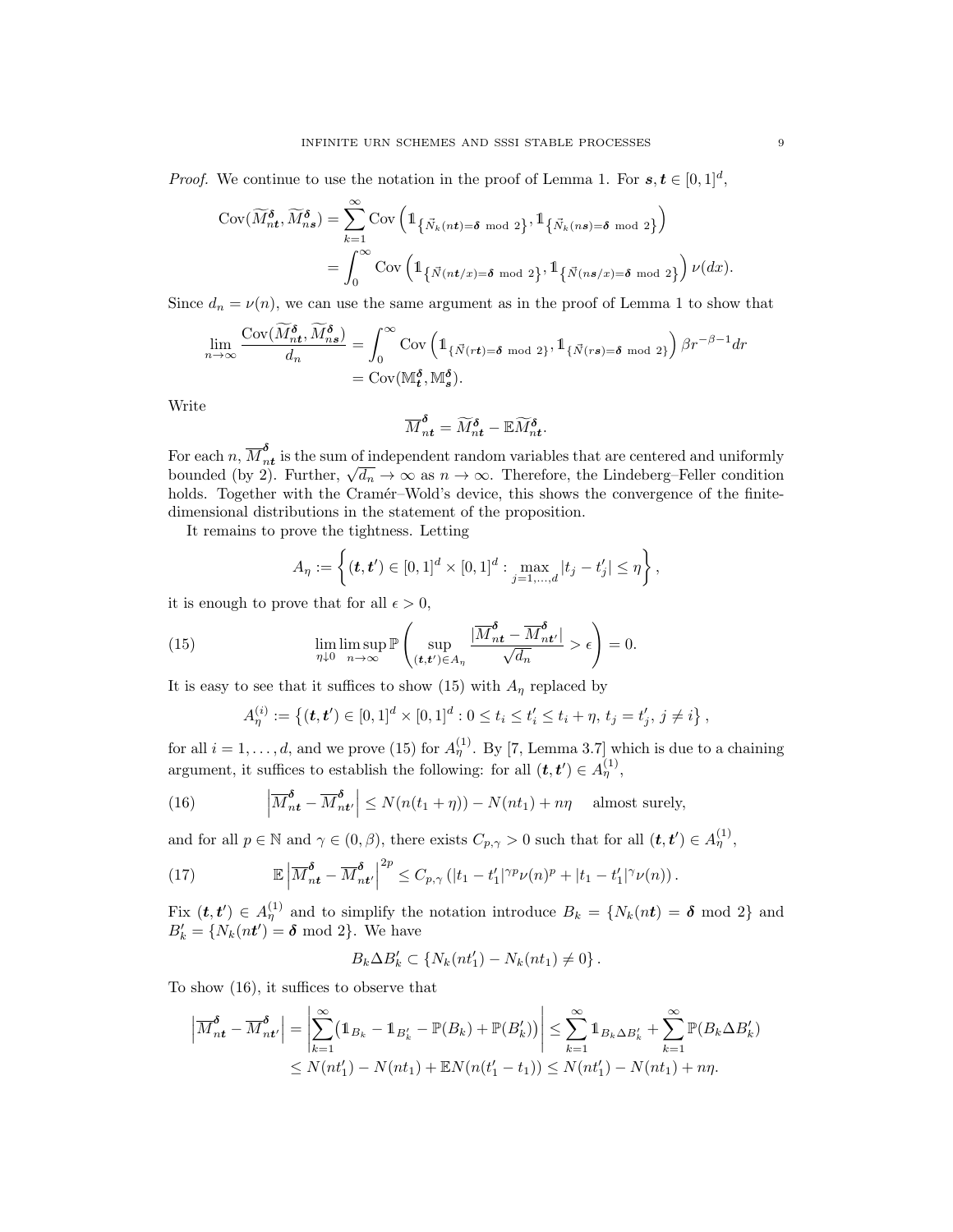To show (17), by Rosenthal's inequality [19], for some constant C depending on  $p \in \mathbb{N}$  only,

$$
\mathbb{E}\left|\overline{M}_{nt}^{\delta} - \overline{M}_{nt}^{\delta}\right|^{2p} \n\leq C \left[\sum_{k=1}^{\infty} \mathbb{E}\left|\mathbb{1}_{B_k} - \mathbb{1}_{B'_k} - \mathbb{P}(B_k) + \mathbb{P}(B'_k)\right|^{2p} + \left(\sum_{k=1}^{\infty} \mathbb{E}\left|\mathbb{1}_{B_k} - \mathbb{1}_{B'_k} - \mathbb{P}(B_k) + \mathbb{P}(B'_k)\right|^{2}\right)^{p}\right].
$$

Since

$$
\mathbb{E}|\mathbb{1}_A - \mathbb{1}_B - \mathbb{P}(A) + \mathbb{P}(B)|^{2p} \le 2^{2p-1} \operatorname{Var}(\mathbb{1}_A - \mathbb{1}_B) \le 2^{2p-1} \mathbb{P}(A \Delta B),
$$

the above expression does not exceed

 $\alpha$ 

$$
C\left[\sum_{k=1}^{\infty} \mathbb{P}\left(B_k \Delta B'_k\right) + \left(\sum_{k=1}^{\infty} \mathbb{P}\left(B_k \Delta B'_k\right)\right)^p\right] \le C\left[V\left(n(t'_1 - t_1)\right) + V\left(n(t'_1 - t_1)\right)^p\right]
$$

with

$$
V(t) = \sum_{k=1}^{\infty} \mathbb{P}(N_k(t) \neq 0) = \sum_{k=1}^{\infty} (1 - e^{-p_k t}).
$$

By [7, Lemma 3.1], for each  $\gamma \in (0, \beta)$ , there exists  $C_{\gamma}$  such that

 $V(nt) \leq C_{\gamma} t^{\gamma} \nu(n)$  for all  $t \in [0,1], n \in \mathbb{N}$ .

Therefore, (17) follows. Therefore, we have proved (15), which also implies that the limit process has a version with continuous sample path [25, Theorem 5.6]. This completes the  $\Box$ 

Proof of Theorem 2. We will prove the second part of the theorem using a multivariate version of the change-of-time lemma from [5, p. 151] (the proof of which is the same as that of the univariate version). Since the limiting random field is continuous, the first part will then follow.

Let  $(\tau_n)_{n \in \mathbb{N}_0}$  be the arrival times of the Poisson process N (with  $\tau_0 = 0$ ). For  $t \in \mathbb{R}^d_+$ , set  $\boldsymbol{\tau}_{\lfloor nt \rfloor} = (\tau_{\lfloor nt_1 \rfloor}, \ldots, \tau_{\lfloor nt_d \rfloor}) \in \mathbb{R}^d_+$ . By the strong law of large numbers and monotonicity,

$$
\lambda_n \equiv \left(\frac{\tau_{\lfloor nt \rfloor}}{n} \wedge \mathbf{2}\right)_{t \in [0,2]^d} \to \mathbf{id} \quad \text{ almost surely,}
$$

as  $n \to \infty$ , where id is the identity function from  $[0,2]^d$  to  $[0,2]^d$ . By the multivariate change-of-time lemma,

$$
\left(\frac{\overline{M}^{\delta}_{n((\boldsymbol{\tau}_{\lfloor nt\rfloor}/n)\wedge 2)}}{\sqrt{d_n}}\right)_{t\in [0,2]^d}\Rightarrow \left(\mathbb{M}^{\delta}_t\right)_{t\in [0,2]^d}.
$$

In particular, the convergence also holds if the random fields are restricted to  $t \in [0,1]^d$ . Since

$$
\left(\frac{M_{\lfloor nt \rfloor}^{\delta} - \mathbb{E}M_{\lfloor nt \rfloor}^{\delta}}{\sqrt{d_n}}\right)_{t \in [0,1]^d} = \left(\frac{\overline{M}_{n(\tau_{\lfloor nt \rfloor}/n)}^{\delta}}{\sqrt{d_n}}\right)_{t \in [0,1]^d}
$$

and

$$
\lim_{n\to\infty} \mathbb{P}\left(\left(\frac{\tau_{\lfloor nt \rfloor}}{n} \wedge \mathbf{2}\right)_{t\in[0,1]^d} = \left(\frac{\tau_{\lfloor nt \rfloor}}{n}\right)_{t\in[0,1]^d}\right) = 1,
$$

the desired result follows.

,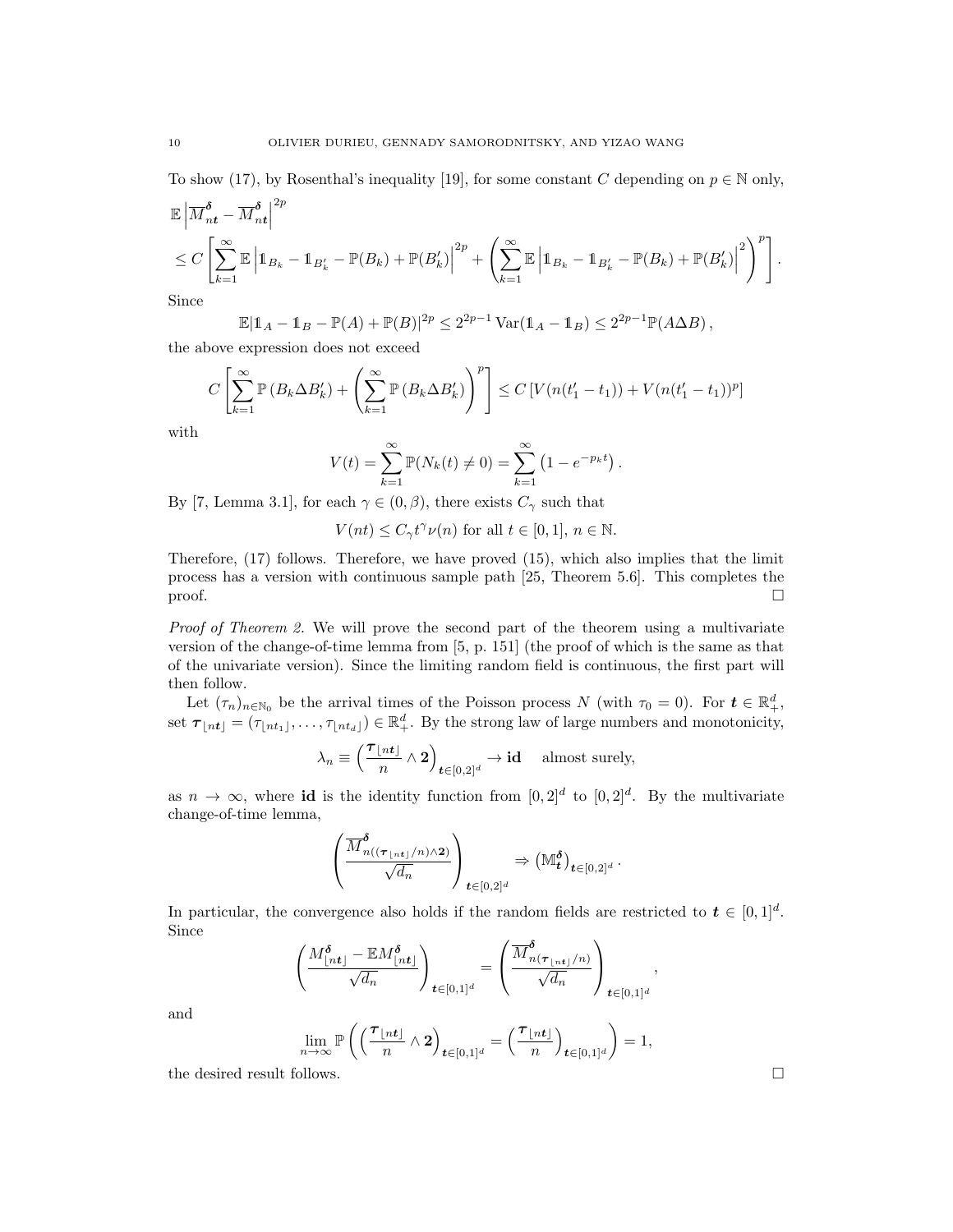# 4. Proof of Theorem 1

Proof of convergence of finite-dimensional distributions. Let  $d \geq 1$  and fix  $\boldsymbol{t} = (t_1, \ldots, t_d) \in$  $[0,1]^d$  and  $\boldsymbol{a} = (a_1, \ldots, a_d) \in \mathbb{R}^d$ . Note that

(18)  
\n
$$
\mathbb{E} \exp \left( i \sum_{j=1}^{d} a_j \mathbb{U}_{t_j}^{\alpha,\beta} \right) = \exp \left( - \int_{\mathbb{R}_+ \times \Omega'} \left| \sum_{j=1}^{d} a_j \mathbb{1}_{\{N'(rt_j) \text{ odd}\}} \right|^{\alpha} m_{\beta}(dr) \mathbb{P}'(d\omega') \right)
$$
\n
$$
= \exp \left( - \int_{\mathbb{R}_+ \times \Omega'} \sum_{\delta \in \Lambda_d} |\langle a, \delta \rangle|^{\alpha} \mathbb{1}_{\{\vec{N}'(rt) = \delta \text{ mod } 2\}} \beta r^{-\beta - 1} dr d\mathbb{P}' \right)
$$
\n
$$
= \exp \left( - \sum_{\delta \in \Lambda_d} |\langle a, \delta \rangle|^{\alpha} m_t^{\delta} \right).
$$

Similarly, with the notation  $n_j = \lfloor nt_j \rfloor$ ,

$$
\mathbb{E} \exp\left(i\sum_{j=1}^d a_j \frac{U_{n_j}}{b_n}\right) = \mathbb{E} \exp\left(i\sum_{j=1}^d \frac{a_j}{b_n} \sum_{k=1}^\infty \varepsilon_k \mathbb{1}_{\{Y_{n_j,k} \text{ odd}\}}\right)
$$

$$
= \mathbb{E} \exp\left(i\sum_{\delta \in \Lambda_d} \frac{\langle a, \delta \rangle}{b_n} \sum_{k=1}^\infty \varepsilon_k \prod_{j=1}^d \mathbb{1}_{\{Y_{n_j,k} = \delta_j \text{ mod } 2\}}\right).
$$

Let Y denote the  $\sigma$ -algebra generated by  $(Y_i)_{i\in\mathbb{N}}$ . Then, the above expression becomes

$$
\mathbb{E}\left\{\prod_{\delta\in\Lambda_d}\mathbb{E}\left[\exp\left(i\frac{\langle\bm{a},\delta\rangle}{b_n}\sum_{\ell=1}^{M_{\lfloor nt\rfloor}^{\delta}}\varepsilon_\ell\right)\bigg|\mathcal{Y}\right]\right\}=\mathbb{E}\left(\prod_{\delta\in\Lambda_d}\phi\left(\frac{\langle\bm{a},\delta\rangle}{b_n}\right)^{M_{\lfloor nt\rfloor}^{\delta}}\right),\right\}
$$

with  $\phi(\theta) = \mathbb{E} \exp(i\theta \varepsilon_1)$  being the characteristic function of  $\varepsilon_1$ . Therefore,

$$
\mathbb{E} \exp\left(i\sum_{j=1}^{d} a_j \frac{U_{n_j}}{b_n}\right) = \mathbb{E}\left(\prod_{\delta \in \Lambda_d} \phi\left(\frac{\langle a, \delta \rangle}{b_n}\right)^{M_{\lfloor nt \rfloor}^{\delta}}\right) = \mathbb{E} \exp\left(\sum_{\delta \in \Lambda_d} M_{\lfloor nt \rfloor}^{\delta} \log \phi\left(\frac{\langle a, \delta \rangle}{b_n}\right)\right)
$$
\n(19)\n
$$
= \mathbb{E} \exp\left(-\sum_{\delta \in \Lambda_d} \frac{M_{\lfloor nt \rfloor}^{\delta}}{b_n^{\alpha}} \sigma_{\varepsilon}^{\alpha} |\langle a, \delta \rangle|^{\alpha} \frac{\log \phi(c_n)}{-\sigma_{\varepsilon}^{\alpha} |c_n|^{\alpha}}\right),
$$

with  $c_n := \langle \mathbf{a}, \mathbf{\delta} \rangle / b_n$ . Recall that assumption (5) implies that (see e.g. [6, Theorem 8.1.10])

$$
\log \phi(\theta) \sim \phi(\theta) - 1 \sim -\sigma_{\varepsilon}^{\alpha} |\theta|^{\alpha} \text{ as } \theta \to 0.
$$

By Theorem 2 and dominated convergence theorem the expression in (19) converges to the characteristic function in (18).  $\Box$ 

In the remainder of this section we consider the case  $\alpha \in (0,1)$  and prove the tightness of the sequence of processes  $(U_{\lfloor nt \rfloor}/b_n)_{t\in[0,1]}, n \geq 1$  in the J<sub>1</sub>-topology on the space  $D([0,1]).$ For  $\kappa > 0$  we decompose  $U_n = U_n^{+, \kappa} + U_n^{-, \kappa}$  with

$$
U_n^{+,\kappa} = \sum_{k\geq 1} \varepsilon_k 1\!\!1_{\{|\varepsilon_k| > \kappa b_n\}} 1\!\!1_{\{Y_{n,k} \text{ odd}\}}
$$

$$
U_n^{-,\kappa} = \sum_{k\geq 1} \varepsilon_k 1\!\!1_{\{|\varepsilon_k| \leq \kappa b_n\}} 1\!\!1_{\{Y_{n,k} \text{ odd}\}}.
$$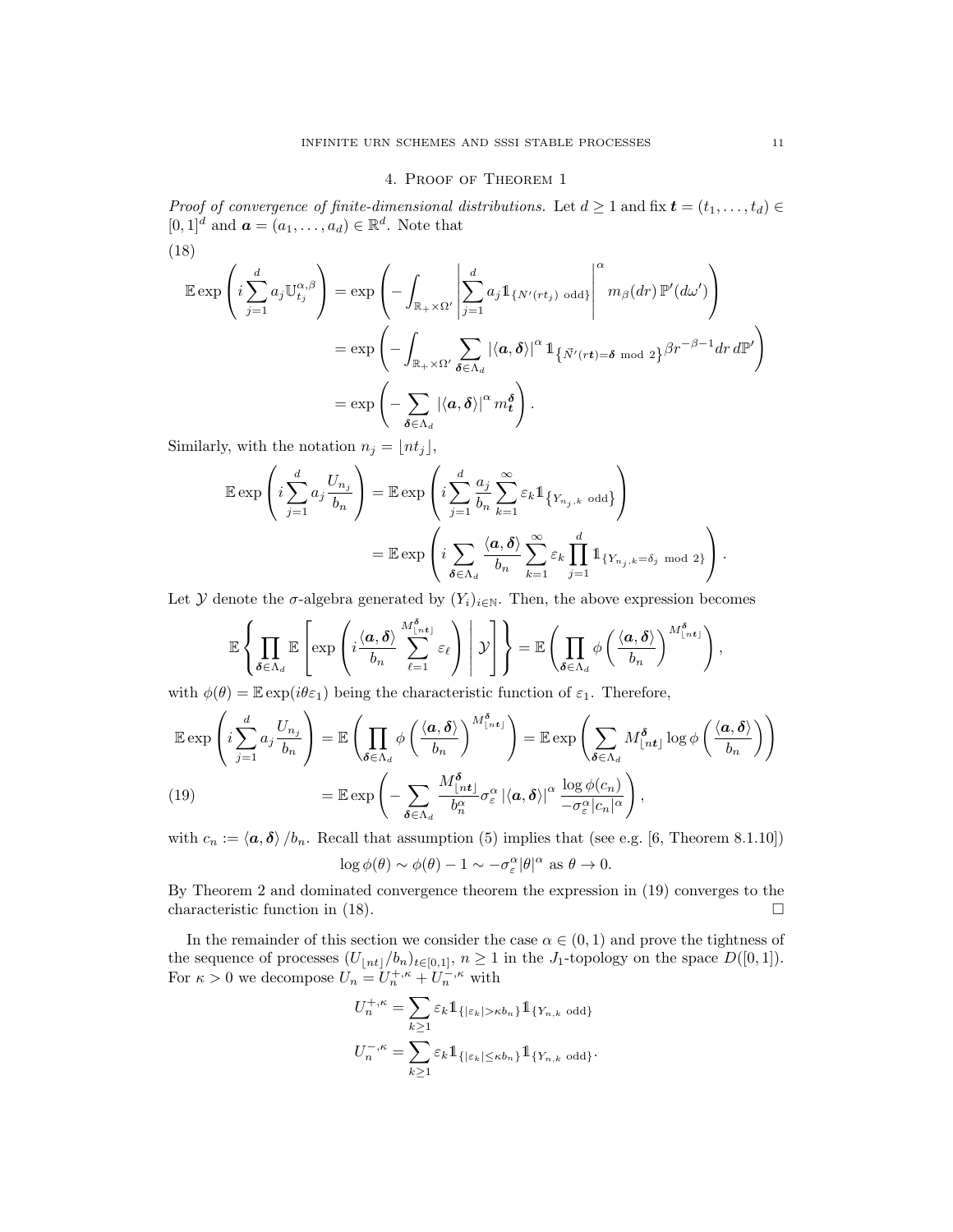We start by showing that for any  $\alpha \in (0, 2)$  and any  $\kappa > 0$ , the sequence of the laws of the processes  $(U_{\perp n}^{+,\kappa})$  $\binom{+, \kappa}{\lfloor nt \rfloor}$ / $b_n$ )<sub>t∈[0,1]</sub>,  $n \geq 1$ , is tight in the J<sub>1</sub>-topology. To this end define

$$
\mathcal{T}^{(\kappa)}(n) = \{i \in \{1, \ldots, n\} : Y_i = k \text{ for } k \text{ such that } |\varepsilon_k| > \kappa b_n\}.
$$

Lemma 2. For any  $\kappa > 0$ ,

$$
\lim_{\delta \downarrow 0} \limsup_{n \to \infty} \mathbb{P}\left(\exists i_1, i_2 \in \mathcal{T}^{(\kappa)}(n) \text{ such that } |i_1 - i_2| < n\delta\right) = 0.
$$

*Proof.* Fix  $\kappa > 0$  and let  $\epsilon > 0$ . Let  $\Theta_n = \sum_{k \geq 1} 1_{\{|\varepsilon_k| > \kappa b_n\}} p_k$ ,  $n \geq 1$ . We first prove that

(20) 
$$
\exists C = C(\epsilon, \kappa) < +\infty \text{ such that } \limsup_{n \to \infty} \mathbb{P}(\Theta_n > C/n) \le \epsilon.
$$

To see this, choose  $c > 0$ . Recalling the notation  $\nu(x) = x^{\beta}L(x)$  we consider  $\Theta_n^{(c)} = \sum_{k > \nu(c)} 1_{\{|\varepsilon_k| > \kappa b_n\}} p_k$ . Note that by (5),  $\sum_{k>\nu(cn)} 1_{\{|\varepsilon_k|>\kappa b_n\}}p_k$ . Note that by (5),

$$
\mathbb{P}(\Theta_n^{(c)} \neq \Theta_n) \le \mathbb{P}(\exists k \le \nu(cn) \text{ such that } |\varepsilon_k| > \kappa b_n)
$$
  
= 1 - (1 -  $\mathbb{P}(|\varepsilon_1| > \kappa b_n)$ )<sup>[\nu(cn)]</sup>  $\to$  1 -  $e^{-c^{\beta}C_{\varepsilon}\kappa^{-\alpha}}$ , as  $n \to \infty$ ,

and so we can choose  $c = c(\epsilon, \kappa)$  such that

(21) 
$$
\limsup_{n \to \infty} \mathbb{P}(\Theta_n^{(c)} \neq \Theta_n) \le \epsilon/2.
$$

Further,

$$
\sum_{k>\nu(cn)} p_k = \sum_{k\geq 1} p_k 1\!\!1_{\{p_k < 1/cn\}} = \int_{(cn,\infty)} \frac{1}{x} \nu(dx) \sim \frac{\beta}{1-\beta}(cn)^{\beta-1} L(n), \text{ as } n \to \infty,
$$

where the equivalence is due to integration by parts and an application of a Karamata Theorem (see [9, Theorem 1 p. 281]). Thus,

$$
\mathbb{E}\Theta_n^{(c)} \sim \frac{\beta}{1-\beta}(cn)^{\beta-1}L(n)\mathbb{P}(|\varepsilon_1| > \kappa b_n) \sim \frac{\beta}{1-\beta}c^{\beta-1}C_{\varepsilon}\kappa^{-\alpha}n^{-1}, \text{ as } n \to \infty.
$$

Now (20) follows from the Markov inequality and (21). By (20),

$$
\limsup_{n \to \infty} \mathbb{P}\left(\exists i_1, i_2 \in \mathcal{T}^{(\kappa)}(n) \text{ such that } |i_1 - i_2| < n\delta\right)
$$
\n
$$
\leq \limsup_{n \to \infty} \mathbb{P}\left(\exists i_1, i_2 \in \mathcal{T}^{(\kappa)}(n) \text{ such that } |i_1 - i_2| < n\delta \; \middle| \; \Theta_n \leq C/n\right) + \epsilon.
$$

Letting  $(B_i^{(n)})_{i\in\mathbb{N}}$  be i.i.d. Bernoulli random variables with parameter  $C/n$ , we can bound the first term above by

$$
\limsup_{n \to \infty} \mathbb{P}\left(\exists i_1, i_2 \in \{1, \dots, n\} \text{ such that } |i_1 - i_2| < n\delta \text{ and } B_{i_1}^{(n)} = B_{i_2}^{(n)} = 1\right).
$$

The latter probability has a limit, equal to the probability that a Poisson point process with intensity C over [0, 1] has two points less than  $\delta$  apart. This probability goes to zero as  $\delta \downarrow 0$ . This completes the proof.

**Proposition 4.** For all  $\alpha \in (0, 2), \kappa > 0$ , the sequence of processes  $(U^{+,\kappa}(\lfloor nt \rfloor)/b_n)_{t \in [0,1]},$  $n \geq 1$ , is tight in the  $J_1$ -topology on  $D([0,1])$ .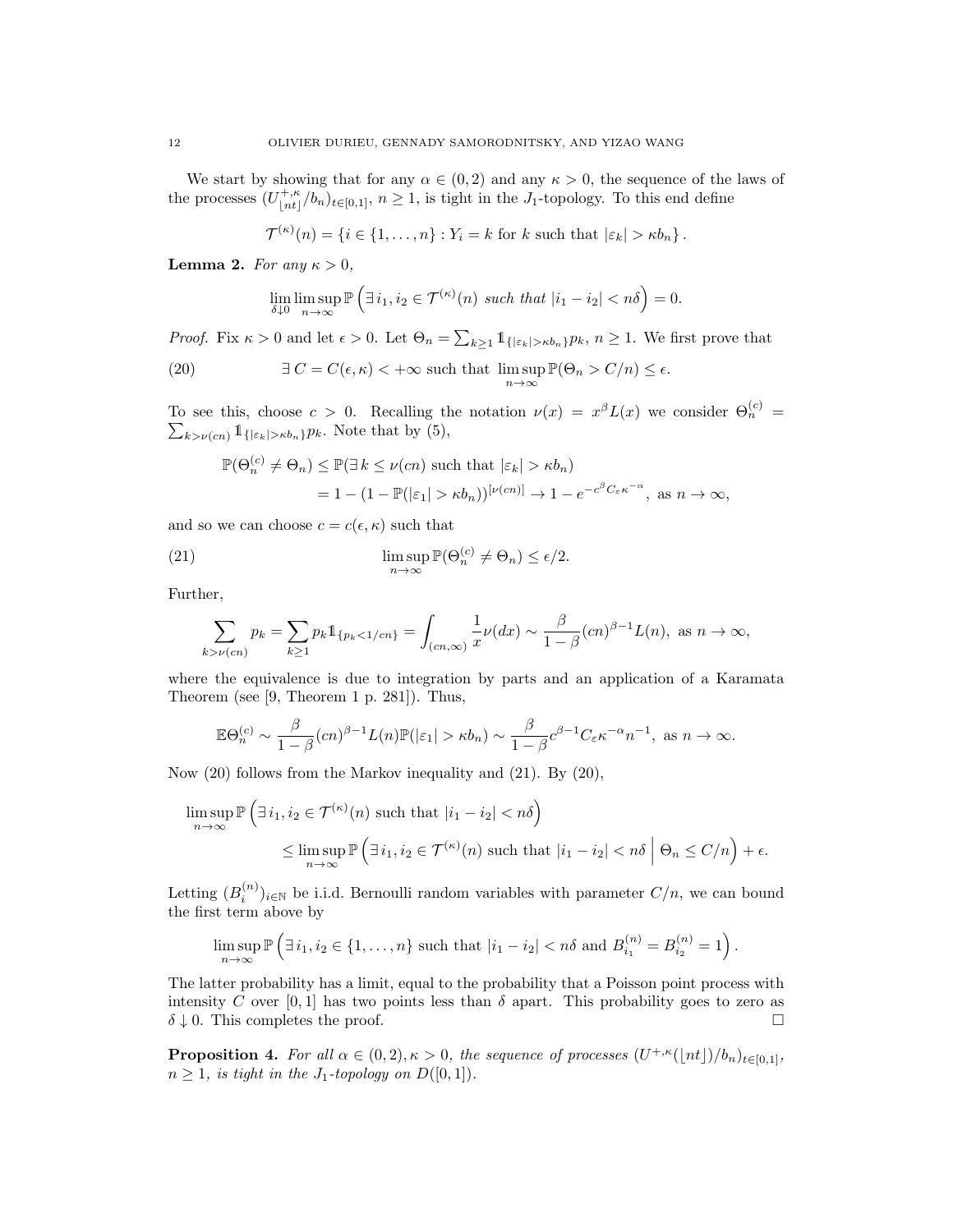*Proof.* Since  $\sup_{s\in[r,t]}|U^{+, \kappa}_{\lfloor nr \rfloor} - U^{+, \kappa}_{\lfloor ns \rfloor}$  $\vert_{[ns]}^{+, \kappa} \vert = 0$  as soon as  $\mathcal{T}^{(\kappa)}(\lfloor nt \rfloor) \setminus \mathcal{T}^{(\kappa)}(\lfloor nr \rfloor) = \emptyset$ , from the preceding lemma we infer that for all  $\eta > 0$ ,

$$
\lim_{\delta\downarrow 0} \limsup_{n\to\infty} \mathbb{P}\left(\sup_{\substack{0\leq r\leq s\leq t\leq 1\\ |r-t|<\delta}} \left|U^{+, \kappa}_{\lfloor nr\rfloor} - U^{+, \kappa}_{\lfloor ns\rfloor}\right| \wedge \left|U^{+, \kappa}_{\lfloor ns\rfloor} - U^{+, \kappa}_{\lfloor nt\rfloor}\right| > \eta\right) = 0,
$$

which yields the tightness of  $(U_{\lfloor n \cdot \rfloor}^{+,\kappa})_{n\geq 1}$  (see [5]).

*Proof of tightness of*  $((U_{\lfloor nt \rfloor}/b_n)_{t\in [0,1]})$  when  $\alpha \in (0,1)$ . Let  $\alpha \in (0,1)$ . In view of Proposition 4, it is sufficient to show that for any  $\eta > 0$ ,

(22) 
$$
\lim_{\kappa \to 0} \limsup_{n \to \infty} \mathbb{P}\left(\sup_{t \in [0,1]} \left|\frac{U_{\lfloor nt \rfloor}^{-,\kappa}}{b_n}\right| > \eta\right) = 0.
$$

Note that

$$
\mathbb{P}\left(\sup_{t\in[0,1]}\left|\frac{U_{\lfloor nt \rfloor}^{-,\kappa}}{b_n}\right| > \eta\right) \leq \mathbb{P}\left(\sum_{k\geq 1}\left|\frac{\varepsilon_k}{b_n}\right|1_{\{|\varepsilon_k| \leq \kappa b_n\}}1_{\{Y_{n,k}>0\}} > \eta\right) \leq \mathbb{P}\left(\sum_{k=1}^{K_n}\left|\frac{\varepsilon_k}{b_n}\right|1_{\{|\varepsilon_k| \leq \kappa b_n\}} > \eta\right),
$$

where  $K_n$  is the number of nonempty boxes at time n in the infinite urn scheme. Since for large n,

$$
\mathbb{E}\left(\sum_{k=1}^{K_n} \left|\frac{\varepsilon_k}{b_n}\right| 1_{\{|\varepsilon_k| \le \kappa b_n\}}\right) = \mathbb{E}(K_n)\mathbb{E}\left(\left|\frac{\varepsilon_1}{b_n}\right| 1_{\{|\varepsilon_1| \le \kappa b_n\}}\right) \le Cb_n^{\alpha}b_n^{-1}\kappa b_n \mathbb{P}\left(|\varepsilon_1| > \kappa b_n\right) \to CC_{\varepsilon}\kappa^{1-\alpha}
$$

(for a finite constant C) by [10, Proposition 2] and Karamata's theorem,  $(22)$  follows by Markov's inequality.

**Remark 2.** Whether or not the full weak convergence in Theorem 1 holds when  $\alpha \in [1,2)$ remains an open question. In this case, it is not even clear to us whether  $\mathbb{U}^{\alpha,\beta}$  has a càdlàg modification: sufficient conditions are given, for example, in [3, Theorem 4.3], but they are not satisfied here.

#### 5. Discussions

There are a few limit theorems for other statistics in [7] that we have not addressed yet. We provide a brief discussions here focusing on other processes that appear in the limit. As for the proofs, they do not require new ideas (if one ignores the tightness issues).

For the odd-occupancy process  $U_n$  in (2), one can write, for  $\beta < \alpha$ ,

$$
U_n = \sum_{k=1}^{\infty} \varepsilon_k \mathbb{1}_{\{Y_{n,k} \text{ odd}\}} = \sum_{k=1}^{\infty} \varepsilon_k \left( \mathbb{1}_{\{Y_{n,k} \text{ odd}\}} - \mathbb{P}(Y_{n,k} \text{ odd}) \right) + \sum_{k=1}^{\infty} \varepsilon_k \mathbb{P}(Y_{n,k} \text{ odd})
$$
  
=:  $U_n^{(1)} + U_n^{(2)}$ ,

and one could eventually prove that

(23) 
$$
\frac{1}{b_n} \left( U_{\lfloor nt \rfloor}, U_{\lfloor nt \rfloor}^{(1)}, U_{\lfloor nt \rfloor}^{(2)} \right)_{t \in [0,1]} \xrightarrow{f.d.d.} \sigma_{\varepsilon} \left( \mathbb{U}_{t}^{\alpha,\beta}, \mathbb{U}_{t}^{\alpha,\beta,(1)}, \mathbb{U}_{t}^{\alpha,\beta,(2)} \right)
$$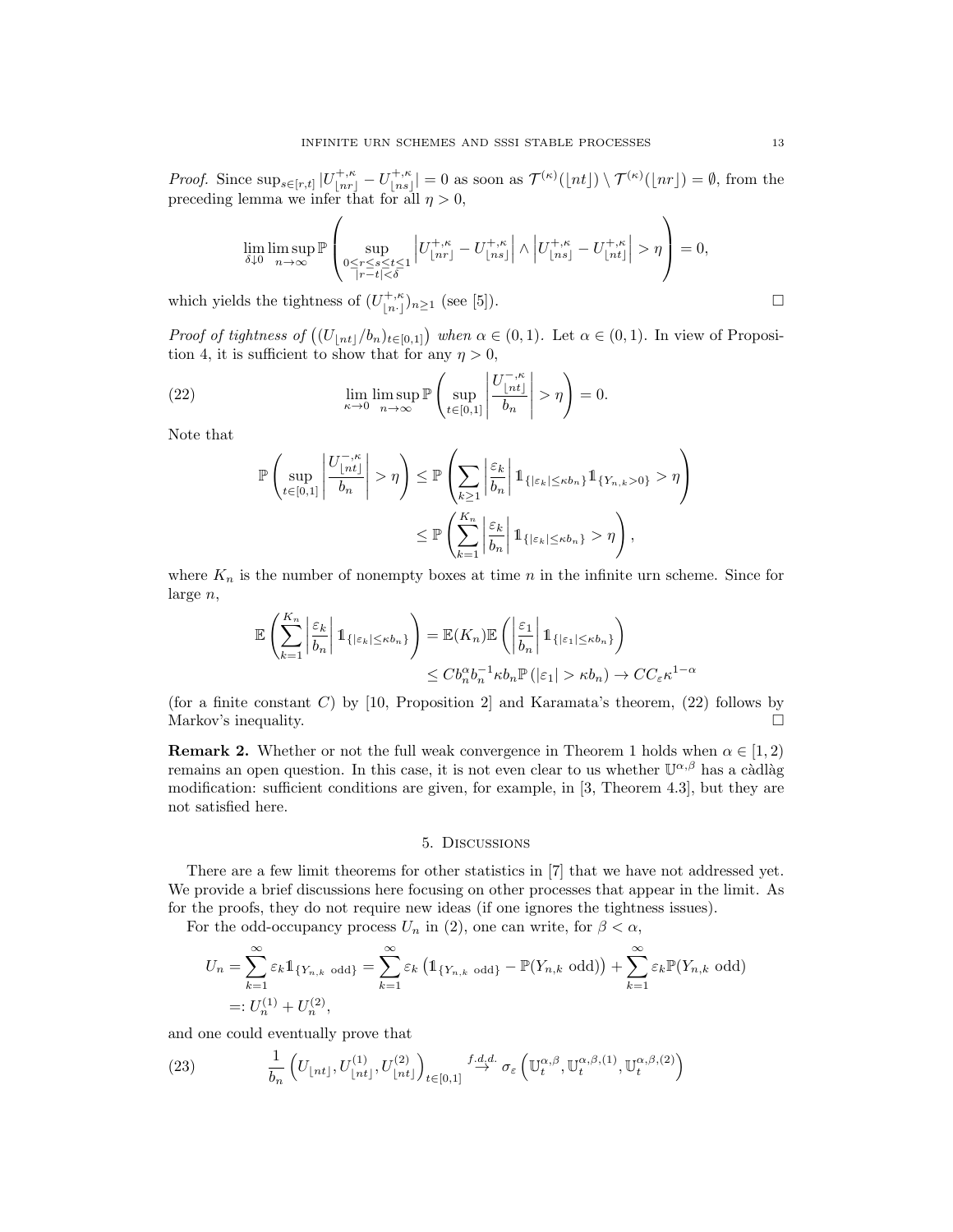as  $n \to \infty$ , with

$$
\mathbb{U}_{t}^{\alpha,\beta,(1)} = \int_{\mathbb{R}_{+} \times \Omega'} \left[ \mathbb{1}_{\{N'(tr)(\omega') \text{ odd}\}} - \mathbb{P}'(N'(tr) \text{ odd}) \right] \mathcal{M}_{\alpha,\beta}(dr, d\omega')
$$
  

$$
\mathbb{U}_{t}^{\alpha,\beta,(2)} = \int_{\mathbb{R}_{+} \times \Omega'} \mathbb{P}'(N'(tr) \text{ odd}) \mathcal{M}_{\alpha,\beta}(\text{dr}, d\omega'),
$$

where here and below  $\mathcal{M}_{\alpha,\beta}$  and N' are as before. We need the constraint  $\beta < \alpha$  so that  $U_n^{(1)}$ ,  $U_n^{(2)}$ ,  $\mathbb{U}_t^{\alpha,\beta,(1)}$  and  $\mathbb{U}_t^{\alpha,\beta,(2)}$  are well defined. Such a weak convergence, for the original randomized Karlin model ( $\varepsilon_k \in \{\pm 1\}$  and  $\alpha = 2$ ), has been proved in [7]. An appealing feature is that the corresponding decomposition of

$$
\mathbb{U}^{2,\beta}_t = \mathbb{U}^{2,\beta,(1)}_t + \mathbb{U}^{2,\beta,(2)}_t
$$

recovers a decomposition of fractional Brownian motion by a bi-fractional Brownian motion and another smooth self-similar Gaussian process discovered in [14], and in particular, in this case the two processes are independent. For  $\alpha \in (0, 2)$ , the convergence of finite-dimensional distributions to the decomposition still holds, although  $\mathbb{U}^{\alpha,\beta,(1)}$  and  $\mathbb{U}^{\alpha,\beta,(2)}$  are no longer independent. The convergence in (23) could be established by computing characteristic functions and applying the same conditioning trick.

Another statistics considered in [7, 12] is the *occupancy process* 

$$
Z_n:=\sum_{k=1}^\infty \varepsilon_k 1\!\!1_{\{Y_{n,k}>0\}}.
$$

Correspondingly, the limit process is

$$
\mathbb{Z}^{\alpha,\beta}_t = \int_{\mathbb{R}_+ \times \Omega'} \mathbb{1}_{\{N'(tr) > 0\}} \mathcal{M}_{\alpha,\beta}(dr,d\omega'), \quad t \ge 0.
$$

At the same time, this is nothing but a time-changed  $S\alpha S$  Lévy process, as one can verify by computing the characteristic functions that

$$
\left(\mathbb{Z}_t^{\alpha,\beta}\right)_{t\geq 0} \stackrel{f.d.d.}{=} \left(\mathbb{Z}^\alpha(t^\beta)\right)_{t\geq 0},
$$

where  $(\mathbb{Z}^{\alpha}(t))_{t\geq 0}$  is an SaS Lévy process  $(\mathbb{E}e^{i\theta \mathbb{Z}^{\alpha}(1)} = e^{-|\theta|^{\alpha}}, \theta \in \mathbb{R})$ . A similar decomposition for  $\mathbb{Z}^{\alpha,\beta}$ , and the corresponding limit theorem as in (23) can also be established, again by computing characteristic functions. See [7, Theorem 2.1] for results in the case  $\alpha = 2$ .

Acknowledgments. The first author would like to thank the hospitality and financial support from Taft Research Center and Department of Mathematical Sciences at University of Cincinnati, for his visits in 2016 and 2017. The second author's research was partially supported by NSF grant DMS-1506783 and the ARO grant W911NF-12-10385 at Cornell University. The third author's research was partially supported by the NSA grants H98230- 14-1-0318 and H98230-16-1-0322, the ARO grant W911NF-17-1-0006, and Charles Phelps Taft Research Center at University of Cincinnati.

#### **REFERENCES**

[1] Aaronson, J. (1997). An introduction to infinite ergodic theory, volume 50 of Mathematical Surveys and Monographs. American Mathematical Society, Providence, RI.

<sup>[2]</sup> Bahadur, R. R. (1960). On the number of distinct values in a large sample from an infinite discrete distribution. *Proc. Nat. Inst. Sci. India Part A*, 26(supplement II):67–75.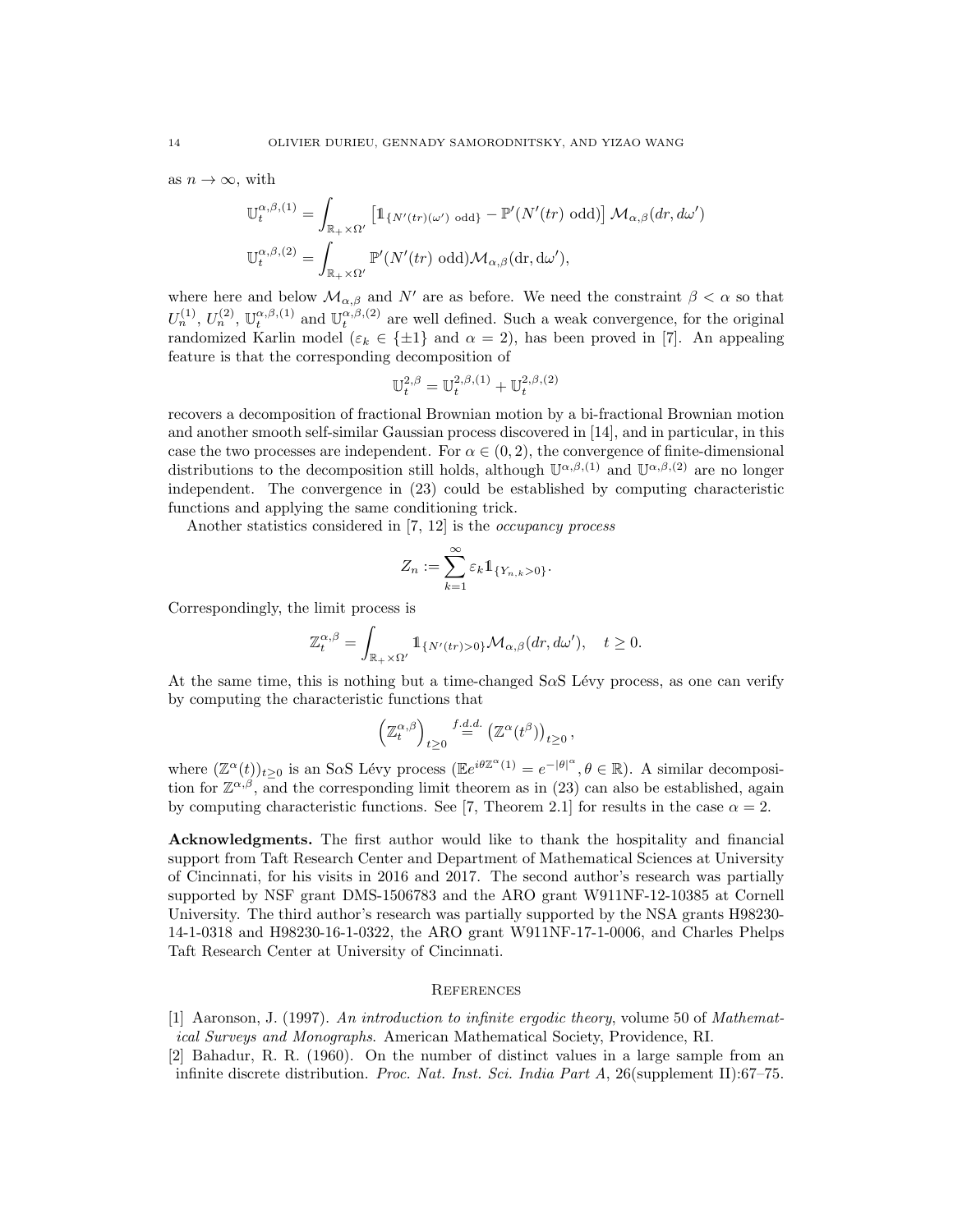- [3] Basse-O'Connor, A. and Rosinski, J. (2013). On the uniform convergence of random series in Skorohod space and representations of càdlàg infinitely divisible processes.  $Ann.$ Probab., 41(6):4317–4341.
- [4] Beran, J., Feng, Y., Ghosh, S., and Kulik, R. (2013). Long-memory processes. Springer, Heidelberg. Probabilistic properties and statistical methods.
- [5] Billingsley, P. (1999). Convergence of probability measures. Wiley Series in Probability and Statistics: Probability and Statistics. John Wiley & Sons Inc., New York, second edition. A Wiley-Interscience Publication.
- [6] Bingham, N. H., Goldie, C. M., and Teugels, J. L. (1987). Regular variation, volume 27 of Encyclopedia of Mathematics and its Applications. Cambridge University Press, Cambridge.
- [7] Durieu, O. and Wang, Y. (2016). From infinite urn schemes to decompositions of selfsimilar Gaussian processes. Electron. J. Probab., 21:Paper No. 43, 23.
- [8] Durieu, O. and Wang, Y. (2017). From random partitions to fractional Brownian sheets. Submitted, available at https://arxiv.org/abs/1709.00934.
- [9] Feller, W. (1971). An introduction to probability theory and its applications. Vol. II. Second edition. John Wiley & Sons Inc., New York.
- [10] Gnedin, A., Hansen, B., and Pitman, J. (2007). Notes on the occupancy problem with infinitely many boxes: general asymptotics and power laws. Probab. Surv., 4:146–171.
- [11] Houdr´e, C. and Villa, J. (2003). An example of infinite dimensional quasi-helix. In Stochastic models (Mexico City, 2002), volume 336 of Contemp. Math., pages 195–201. Amer. Math. Soc., Providence, RI.
- [12] Karlin, S. (1967). Central limit theorems for certain infinite urn schemes. J. Math. Mech., 17:373–401.
- [13] Krengel, U. (1985). Ergodic theorems, volume 6 of de Gruyter Studies in Mathematics. Walter de Gruyter & Co., Berlin. With a supplement by Antoine Brunel.
- [14] Lei, P. and Nualart, D. (2009). A decomposition of the bifractional Brownian motion and some applications. Statist. Probab. Lett., 79(5):619–624.
- [15] Owada, T. and Samorodnitsky, G. (2015). Functional central limit theorem for heavy tailed stationary infinitely divisible processes generated by conservative flows. Ann. Probab., 43(1):240–285.
- [16] Pipiras, V. and Taqqu, M. S. (2017a). Long-range dependence and self-similarity, volume 45 of Cambridge Series in Statistical and Probabilistic Mathematics. Cambridge University Press.
- [17] Pipiras, V. and Taqqu, M. S. (2017b). Stable non-Gaussian self-similar processes with stationary increments. Springer.
- [18] Pitman, J. (2006). Combinatorial stochastic processes, volume 1875 of Lecture Notes in Mathematics. Springer-Verlag, Berlin. Lectures from the 32nd Summer School on Probability Theory held in Saint-Flour, July 7–24, 2002, With a foreword by Jean Picard.
- [19] Rosenthal, H. P. (1970). On the subspaces of  $L^p$  ( $p > 2$ ) spanned by sequences of independent random variables. Israel J. Math., 8:273–303.
- [20] Rosiński, J. (1995). On the structure of stationary stable processes. Ann. Probab., 23(3):1163–1187.
- [21] Samorodnitsky, G. (2005). Null flows, positive flows and the structure of stationary symmetric stable processes. Ann. Probab., 33(5):1782–1803.
- [22] Samorodnitsky, G. (2016). Stochastic processes and long range dependence. Springer, Cham, Switzerland.
- [23] Samorodnitsky, G. and Taqqu, M. S. (1994). Stable non-Gaussian random processes. Stochastic Modeling. Chapman & Hall, New York. Stochastic models with infinite variance.